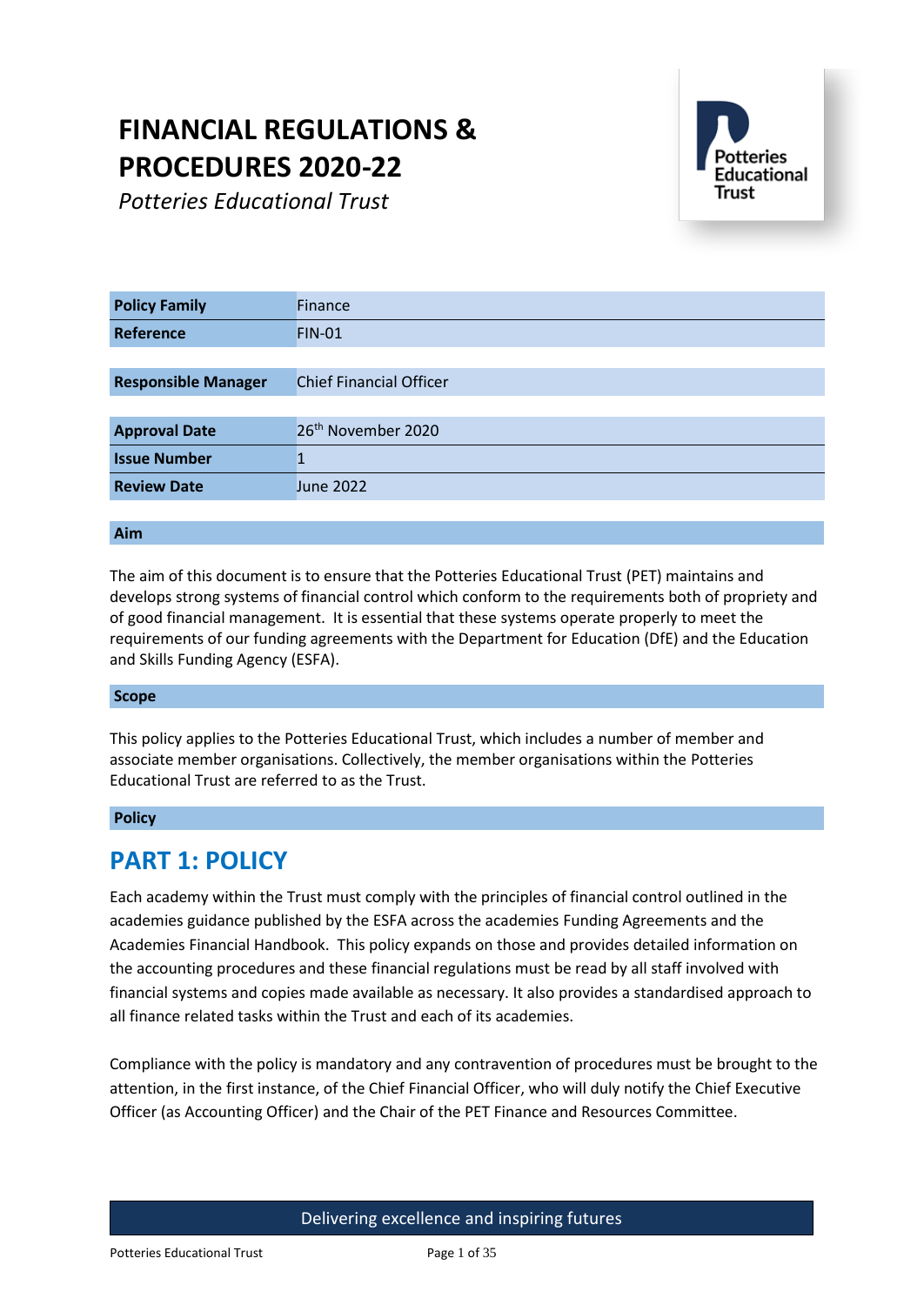All staff, including the Chief Executive Officer, the Chief Financial Officer, Principals / Headteachers, Business / Finance Managers, Finance Officers and Financial Assistants, who deal with financial matters, are trained in the appropriate procedures.

All staff are made aware of the Trust's Whistleblowing policy and to whom they should report any concerns regarding malpractice and wrongdoing. Any suspected financial irregularity will be reported to the ESFA in line with the Academies Financial Handbook.

The Trust's Audit Committee will be responsible for reviewing all controls and procedures of financial systems operating within the Trust. A self-assessment of the financial administration and management within each academy is carried out at all levels by the Chief Executive Officer, Chief Financial Officer, Principals / Headteachers and the individual academy Local Governing Bodies.

# **ROLES AND RESPONSIBILITIES**

The main responsibilities of the Trust are prescribed in the Master and Supplementary Funding Agreements held with the ESFA. These funding agreements are also available on the Potteries Educational Trust website. The key responsibilities include:

- ensuring that grants from the ESFA are used only for the purposes intended
- approval of the annual budget
- setting a balanced budget from year to year
- production of an Annual Report and Financial Statements
- appointment of both internal and external auditors
- appointment of a Chief Executive Officer (as Accounting Officer)
- appointment of a Chief Financial Officer
- ensure regularity, propriety and value-for-money in relation to the management of public funds

Subject to provisions of the Companies Act 2006, the Articles and to any directions given by special resolution, the business of the Company will be managed by the trustees who may exercise all the powers of the company.

The Trust has defined the responsibilities of key committees and staff involved in the administration of academy finances to avoid the duplication or omission of functions and to provide a framework of accountability for trustees, governors and staff. The committees that have responsibilities relating to the academy trust finances are as follows:

- Trust Board
- Finance and Resources Committee
- Audit Committee
- Local Governing Body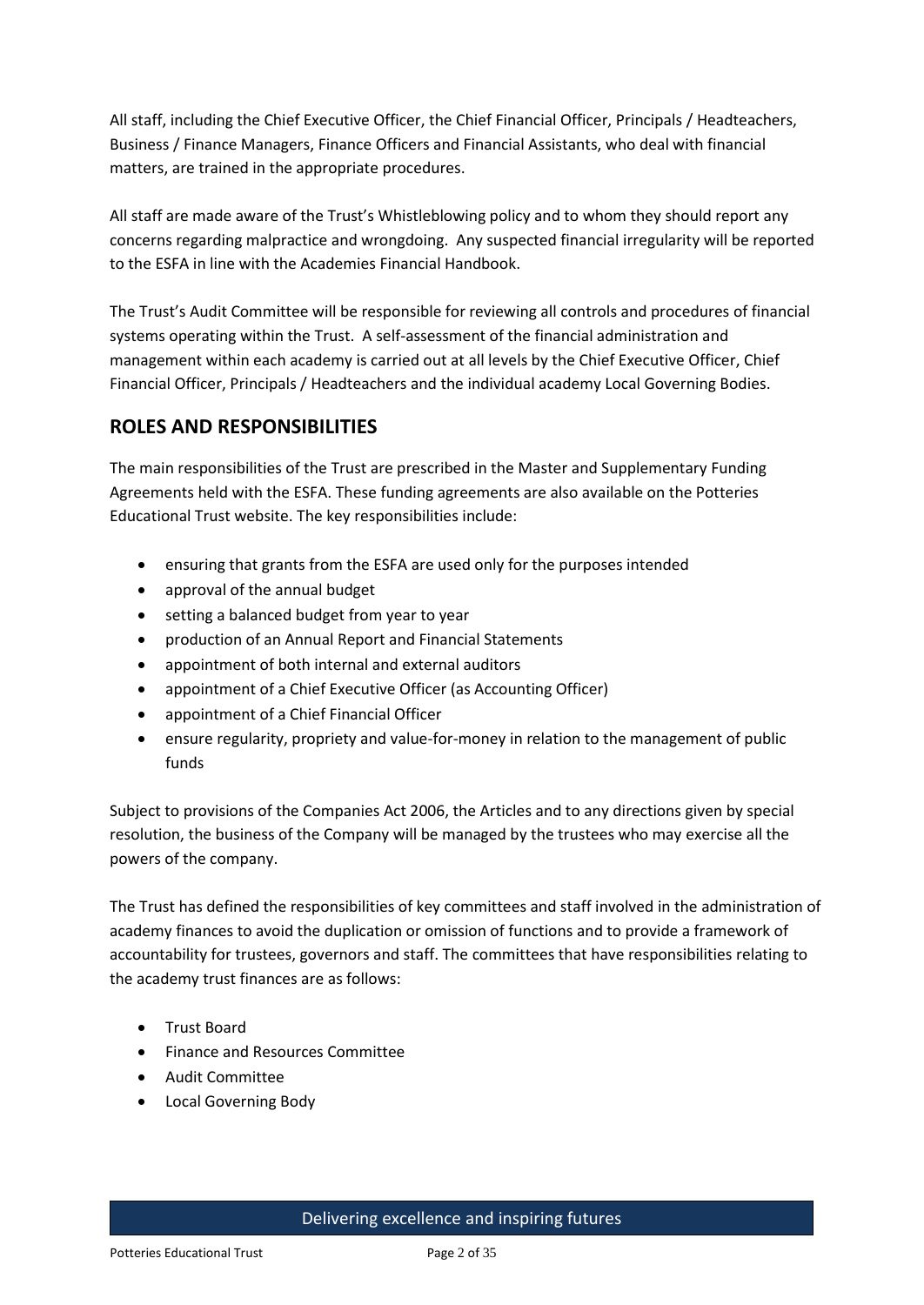The main responsibilities of these committees are set out in the Trust's scheme of delegation and terms of reference. Please see Part 2 of this policy starting from page 23 which provides a detailed financial scheme of delegation.

# **DELEGATED AUTHORITY TO THE TRUST**

The delegated authority over different categories of financial transactions is set out below from the ESFA:

# **LIABILITIES AND WRITE OFFS**

Academy Trusts may write off debts and losses, including any uncollected fines up to the following delegated limits, subject to a maximum of £250,000 as follows:

- 1% of total annual income or £45,000 (whichever is smaller) per single transaction
- cumulatively, 2.5% of total annual income in any one financial year per category of transaction for any academy trusts that have not submitted timely, unqualified financial returns for the previous two financial years. This category includes new academies that have not had the opportunity to produce two years of financial statements
- cumulatively, 5% of total annual income in any one financial year per category of transaction for any academy trusts that have submitted timely, unqualified financial returns for the previous two financial years

The Trust should always pursue recovery of amounts owed to it, overpayments, or payments made in error, irrespective of how they came to be made. The Trust should only consider writing-off losses after careful appraisal of the facts.

However, there will be both practical and legal limits to how cases should be handled. The amounts for write-offs are before any successful claims from an insurer.

Beyond these limits the Trust must seek and obtain explicit and prior approval of the Secretary of State (through the ESFA) to the transaction.

# **SPECIAL PAYMENTS**

Certain transactions by public bodies may fall outside their usual planned range of activity and may exceed statutory and contractual obligations. HM Treasury calls these special payments and are subject to greater control than other payments. They Include:

- staff severance payments
- compensation payments
- ex gratia payments

If the Trust is considering making a staff severance payment above the contractual entitlement, it must consider the following issues:

that trustees reasonably consider the proposed payment to be in the interests of the Trust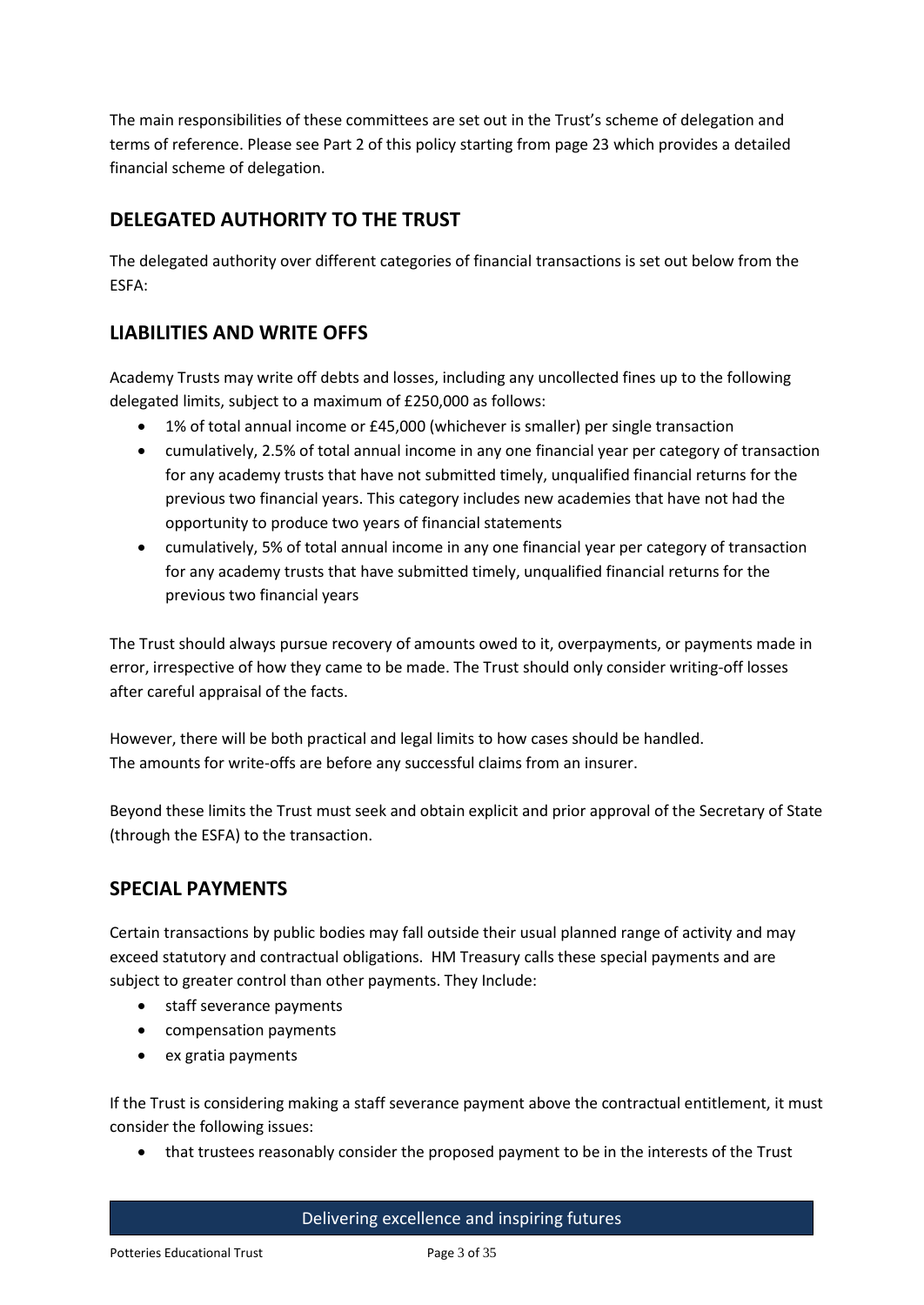- whether such a payment is justified, based on a legal assessment of the chances of the trustees successfully defending the case at an employment tribunal. If the legal assessment suggests a better than even chance of winning, there is no rationale for settling the case. But where the case will be lost, there is a justifiable rationale for the settlement
- if the settlement is justified, the trustees would then need to consider the level of settlement. This must be less than the legal assessment of what the relevant body (e.g. an Employment Tribunal) is likely to award in the circumstances

Special severance payments should not be made where they could be seen as a reward for failure, such as gross misconduct or poor performance. The only acceptable rationale in the case of gross misconduct would be where legal advice is that the claimant is likely to be successful in an employment tribunal claim because of employment law procedural errors. In the case of poor performance, an acceptable comparison would be the time and cost of taking someone through performance management and capability procedures.

If the Trust is considering making a compensation payment it must consider whether the proposed payment is based on a careful appraisal of the facts, including legal advice and that value for money will be achieved. It is also good practice to consider routinely whether particular cases reveal concerns about the soundness of the control systems; and whether they have been respected as expected. It is also important to take any necessary steps to put failings right.

Where the Trust is considering making a special staff severance payment or compensation payment above the contractual entitlement of £50,000 or more, prior approval will need to be sought from the ESFA, before any such payment can be made. The Trust in this situation should speak to their ESFA contact at the earliest opportunity to discuss as the ESFA will also need to refer such transactions to HM Treasury.

For the avoidance of doubt, the following examples illustrate where ESFA approval would be required:

- statutory/contractual payment of £50k + non statutory/non contractual payment £50k = ESFA approval not required
- $\bullet$  statutory/contractual payment of £60k + non statutory/non contractual payment £30k = ESFA approval not required
- statutory/contractual payment of £30k + non statutory/non contractual payment enhancement of £50k = ESFA approval required for the £50k enhancement only
- statutory/contractual payment of £80k + non statutory/non contractual payment £50,000 = ESFA approval required for £50,000 enhancement only

# **ASSET SALES, LEASES AND TENANCY AGREEMENTS**

There are two types of lease, as defined under relevant financial reporting standards. There are finance leases (which are a form of borrowing) and there are operating leases (which do not involve borrowing). Trusts that are in any doubt as to whether or not any particular lease does or does not involve an element of borrowing should resolve the issue by contacting their external auditor.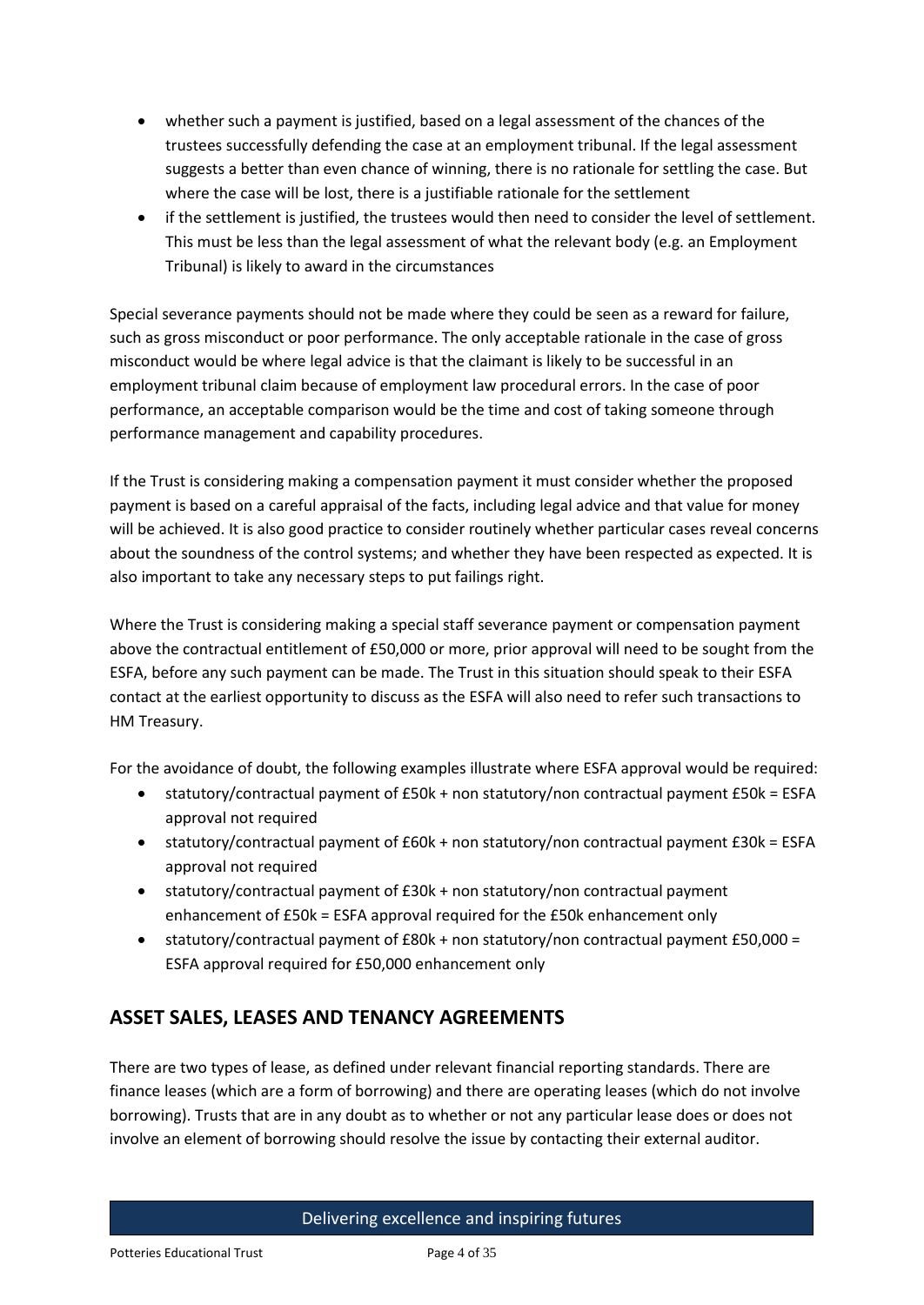Academy trusts must seek and obtain prior written approval from the ESFA, for the following leasing transactions:

- taking up a finance lease on any class of asset for any duration from another party, as this would represent borrowing
- taking up a leasehold or tenancy agreement on land or buildings from another party for a lease term of seven or more years
- granting a leasehold interest, including a tenancy agreement, of any duration, on land or buildings to another party

Academy trusts may take out and grant other types of lease (i.e. other than finance leases, leaseholds and tenancy agreements as described above), without ESFA approval. For the avoidance of doubt this means that operating leases on assets that are not land and buildings do not require ESFA approval. Leases should be disclosed in the Trusts' annual accounts in accordance with the ESFA guidance contained within the Academies Accounts Direction.

If an academy trust does wish to enter into a lease that requires ESFA consent, then the Trust will need to contact the ESFA in the first instance. Trusts must ensure that any lease arrangement maintains the principles of regularity, propriety and value for money, whether or not the approval of the ESFA is required.

# **REGISTER OF INTERESTS**

It is important for anyone involved in spending public money to demonstrate that they do not benefit personally from the decisions they make. To avoid any misunderstanding that might arise all members, trustees, governors and staff who can influence financial decisions, or spending powers, are required to declare any financial interests they have in companies or individuals from whom the Trust may purchase goods or services.

The register is open to public inspections and should include all business interests such as directorships, shareholdings or other appointments of influence within a business or organisation which may have dealings with the Trust and trusteeships and governorships at other educational institutions and charities. The disclosures should also include business interests of relatives such as a parent or spouse or business partner where influence could be exerted over a member, trustee, governor or a member of staff by that person. Relationships with connected parties will require high standards of accountability and transparency.

All relevant business and pecuniary interests of members, trustees, local governors of academies within the Potteries Educational Trust and senior employees must be published on the Trust's website.

The existence of a register of business interests does not, of course, detract from the duties of members, trustees, governors and staff to declare interests whenever they are relevant to matters being discussed by the Governing Body or a committee. Where an interest has been declared, members, trustees, governors and staff should withdraw from that part of any committee or other meeting.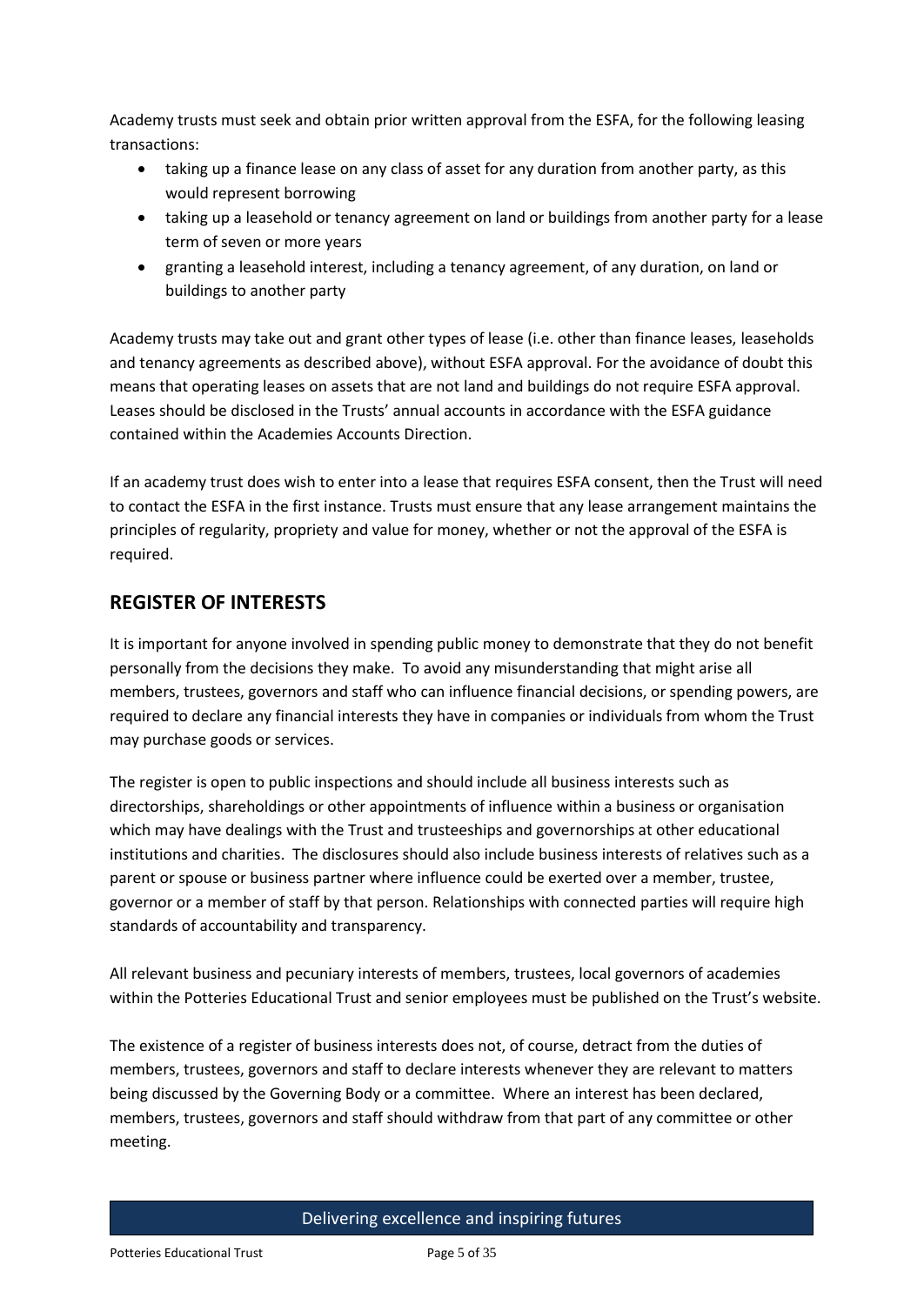# **PROCESS FOR INTERNAL REVIEW**

Every academy trust must have in place a process for independent checking of financial controls, systems, transactions and risks.

The Audit Committee for the Trust will undertake the process for independent checking of financial controls, systems, transactions and risks.

The committee will review the risks to internal financial control at the Trust and agree an annual programme of work that will address these risks, inform the statement of internal control and, so far as is possible, provide assurance to the external auditors.

This programme will be managed through one or more of the following options:

- the work of an internal audit service (either in-house, bought-in or provided by a sponsor)
- completing the work by peer review

### **INVESTIGATION OF FRAUD AND IRREGULARITY**

The personal responsibilities of the Accounting Officer responsibilities extend to the prevention of loss through fraud and irregularity. However, in addition to the Accounting Officer's responsibilities, the members and trustees are also responsible for preventing such losses of public funds, and this means that members, trustees and governors must be aware of the risk of fraud and irregularity to occur within their organisations and they must, as far as possible, address this risk in their internal control and assurance arrangements by putting in place proportionate controls. The Trust is also responsible for ensuring appropriate action is taken where fraud and irregularity is suspected or identified. The Fraud Policy in Appendix 3 outlines the procedures to be adopted in such an event.

All instances of fraud or theft committed against the Trust, whether by employees, governors, trustees or third parties, exceeding £5,000 individually, or £5,000 cumulatively in any financial year must be reported by the Trust to the ESFA. Any unusual or systematic fraud, regardless of value, must also be reported.

The ESFA reserves the right to conduct or commission its own investigation into actual or potential fraud, theft or irregularity in any academy either as the result of a formal notification from the Trust itself or as the result of other information received.

# **APPOINTMENT OF INTERNAL & EXTERNAL AUDITORS**

The Trust is required to submit the annual accounts following an annual external audit. This means that external auditors need to be appointed. The appointment should be for a three-year period renewable at the discretion of the Trust.

The auditors are required to give an opinion on whether:

 the financial statements have been prepared in accordance with the Financial Reporting and Annual Accounts Requirements issued by the ESFA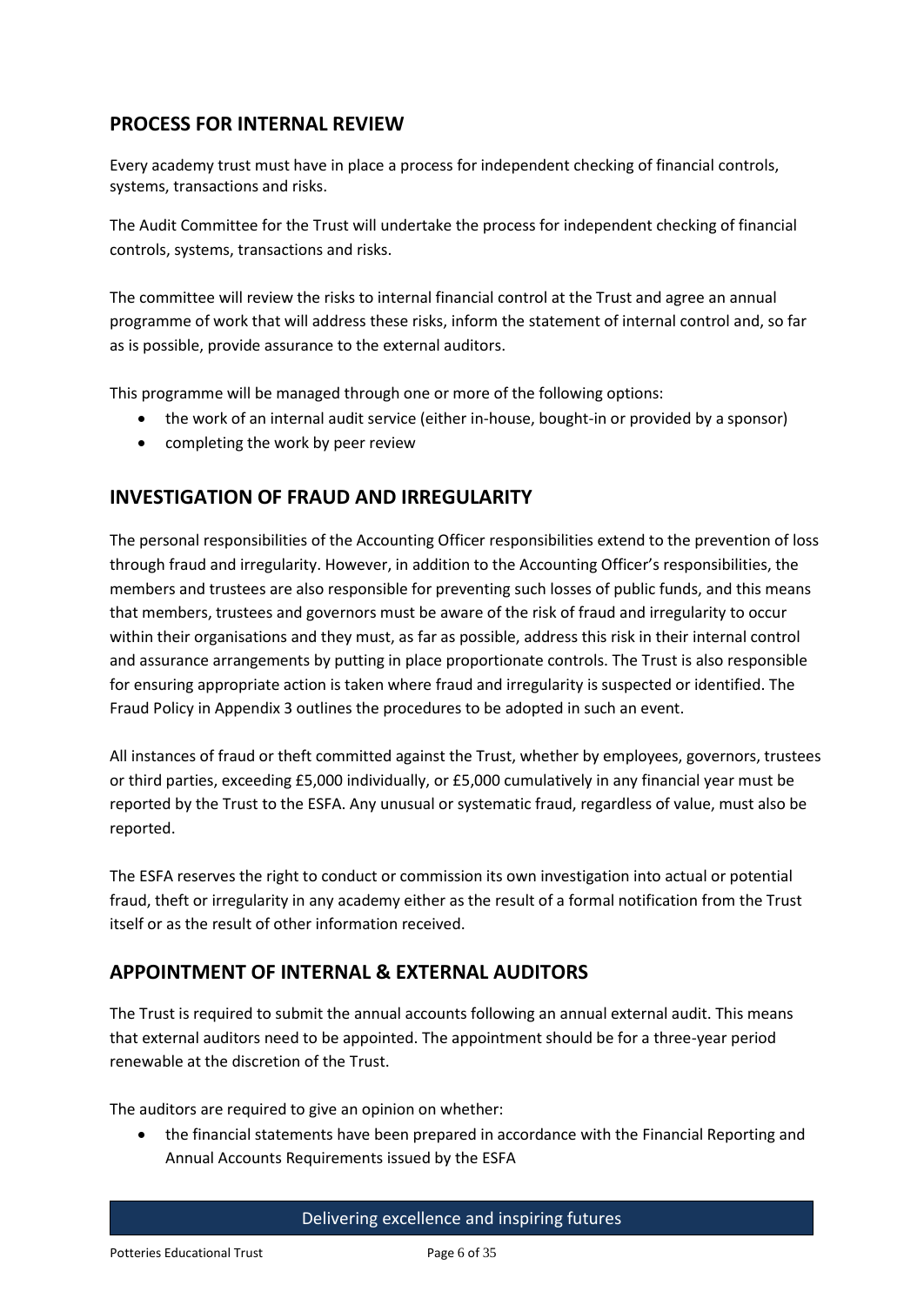- proper accounting records have been kept by the Academy throughout the financial year
- grants made by the ESFA have been applied for the purposes intended

The Trust should arrange for on-going monitoring of the performance of the auditors to be undertaken by the Audit Committee.

### **ACCOUNTING SYSTEM**

The Trust is registered annually under the Data Protection Act. The registration will require a single data Controller to be named and the named Data Controller in the Potteries Educational Trust for the year 2020-21 will be Agile CLS.

All the financial transactions of the Trust must be recorded on the Access Education finance system operated in the PET Central Services office and the finance offices in each academy.

Financial records are required to be kept for at least six years. This is a requirement laid down by Her Majesty's Revenue and Customs (HMRC).

### **SYSTEM ACCESS**

The Access Education finance system is protected by access permissions to authorised staff. Access permissions are strictly controlled and individual log-ins and passwords should not be compromised. Access to this system should be restricted and the Chief Financial Officer is responsible for determining the access levels for all members of staff using the system.

All leavers with previous access to Access Education will have their access permissions formally removed by the system master users.

# **BACK-UP PROCEDURES**

The PET Data Manager is responsible for ensuring that there are effective back up procedures for the system. The Access Education finance system is operated through the Trust on a CLOUD based platform. Included with the CLOUD service are the following benefits:

- Double layer authentication to control initial access to the web based system and then to your dedicated service, ensuring only your users can access your data
- A dedicated server environment for your organisation without the use of shared databases

### **TRANSACTION PROCESSING**

All transactions input to the finance system must be authorised in accordance with the procedures specified in this document. The detailed procedures for the operation of the payroll, the purchase ledger and the sales ledger are included in the following sections of the policy. All journal entries must be documented in Access. Detailed information on the operation of the Access Education can be found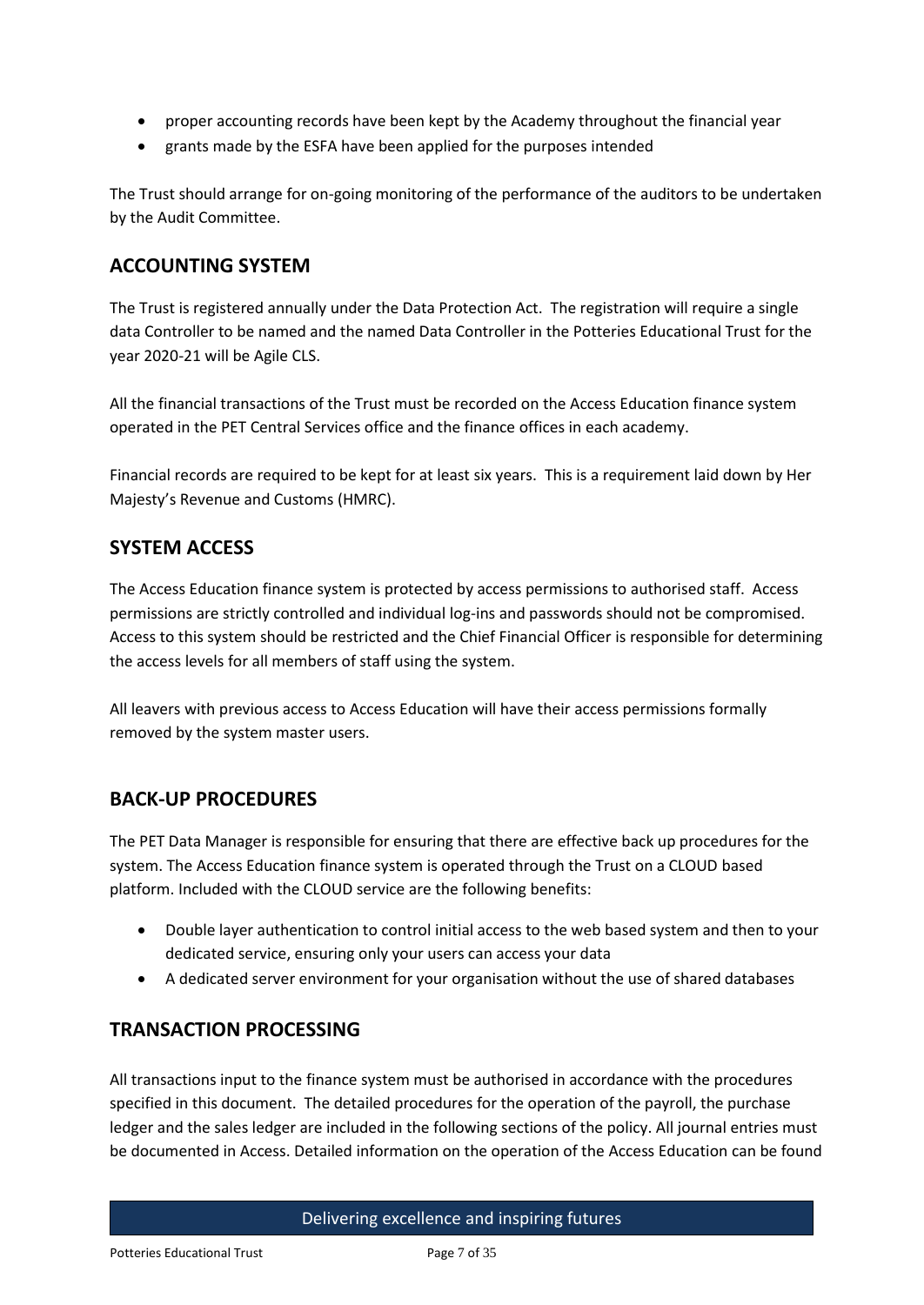in the "help" section of the Access Portal or by using the Knowledgebase system provided with the software.

# **TRANSACTIONS REPORTS**

The Chief Financial Officer will obtain and review system reports to ensure that transactions are posted to the accounting system. The reports obtained and reviewed will include:

- monthly payroll reports
- monthly bank statement reconciliations
- monthly procurement card statements
- quarterly VAT returns
- monthly aged debtor and creditor reports
- management accounts summarising expenditure and income against budget

# **RECONCILIATIONS**

Business / Finance Managers at all trust academies are responsible for ensuring the following reconciliations are performed each month for the Trust, and that any reconciling or balancing amounts are cleared:

- Direct credit account and local expenditure account reconciliations
- procurement card statements
- individual salary payments
- overtime claims
- Petty Cash

Any unusual or long outstanding reconciling items must be brought to the attention of the Chief Financial Officer.

### **FINANCIAL PLANNING**

The Trust prepares both short and long term financial plans.

The strategic development plans help to provide the framework for the annual budget. The budget is a detailed statement of the expected resources available to the Trust and the planned use of those resources for the following year.

The long term financial plan is prepared as part of the strategic planning process. The strategic development plan indicates how the Trust's educational and other objectives are going to be achieved within the expected level of resources over the coming three to five years.

The strategic planning process and the budgetary process are described in more detail below.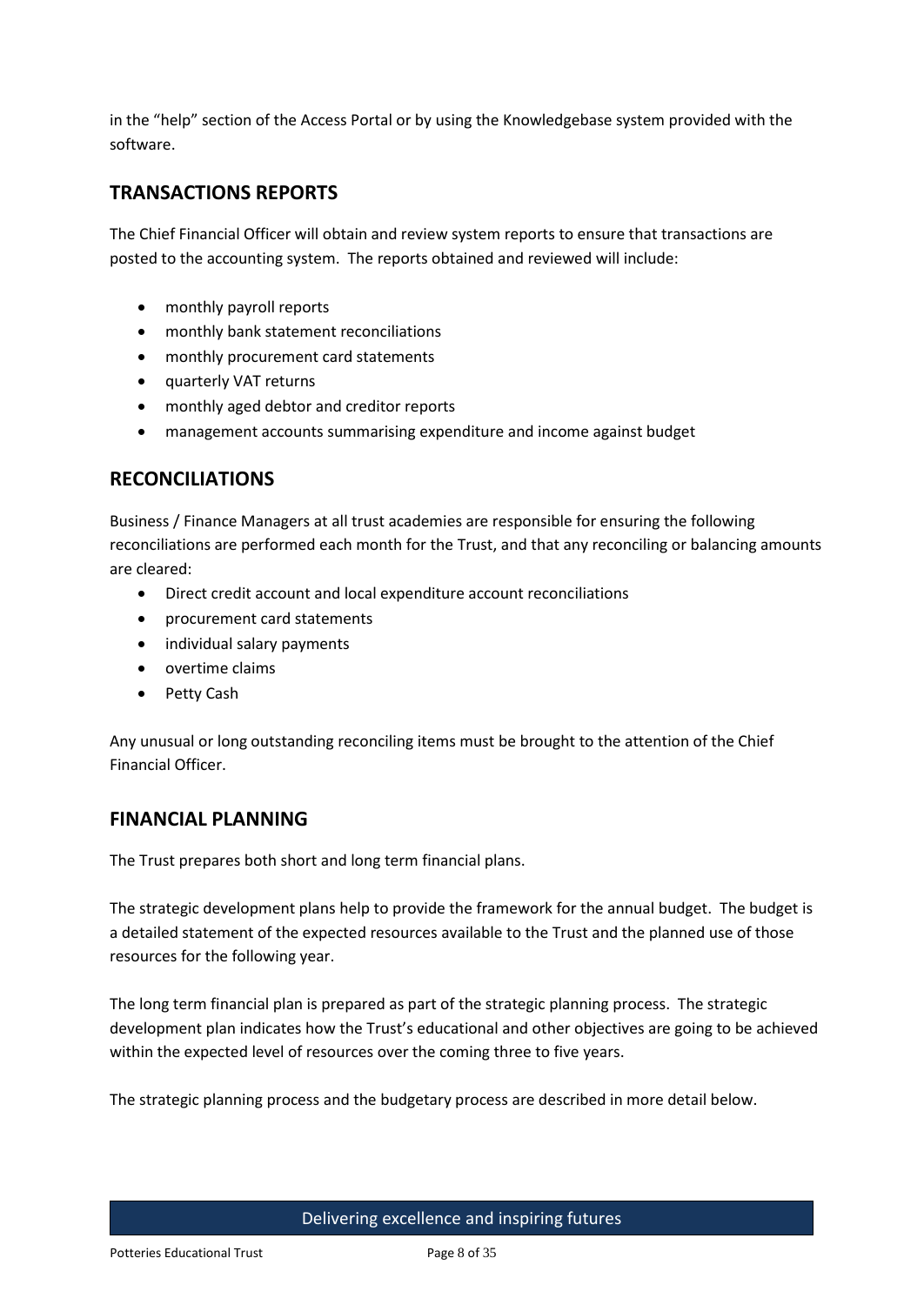# **ANNUAL BUDGETS**

Annual budgets will reflect the best estimate of the resources available to each academy for the forthcoming year and how those resources are to be utilised by each academy. There should be a clear link between the strategic development plan objectives and the budgeted utilisation of resources.

The budgetary planning process will incorporate the following elements:

- forecasts of the likely number of pupils to estimate the amount of ESFA grant receivable
- review of other income sources available to the individual academies within the Trust to assess likely level of receipts
- review of past individual performance against budgets to promote an understanding of the Trust cost base
- identification of potential efficiency savings
- review of the main expenditure headings in light of the strategic plan objectives and the expected variations in cost, e.g. pay increases, inflation and other anticipated changes
- liaising with external agencies including major suppliers to ensure that the Trust's best financial interests are met

Individual academy plans and budgets will need to be revised until income and expenditure are in balance. Comparison of estimated income and expenditure will identify any potential surplus or shortfall in funding.

If shortfalls are identified, opportunities to increase income should be explored and expenditure headings will need to be reviewed for areas where cuts can be made. This may entail prioritising tasks and deferring projects until more funding is available.

If a potential surplus is identified at an individual academy within the Trust, this may be held back as a contingency or alternatively carried forward to invest in future years' priorities for the students that the academy serves.

It will be the responsibility of each Local Governing Body to approve their respective academy's annual budget prior to submission to the Trustees. Such approval should be clearly minuted in sufficient time to allow prompt submission of aggregated plans to the ESFA and should be accompanied by a statement of assumptions and explanations behind the plan so that if circumstances change, it is easier for all concerned to take remedial action.

The Chief Financial Officer, in conjunction with the Chief Executive Officer, are responsible for preparing and obtaining approval for the Trust's annual budget, which aggregates the budgets of each academy in the Trust and the PET Central Services. The budget must be approved by the Board of Trustees.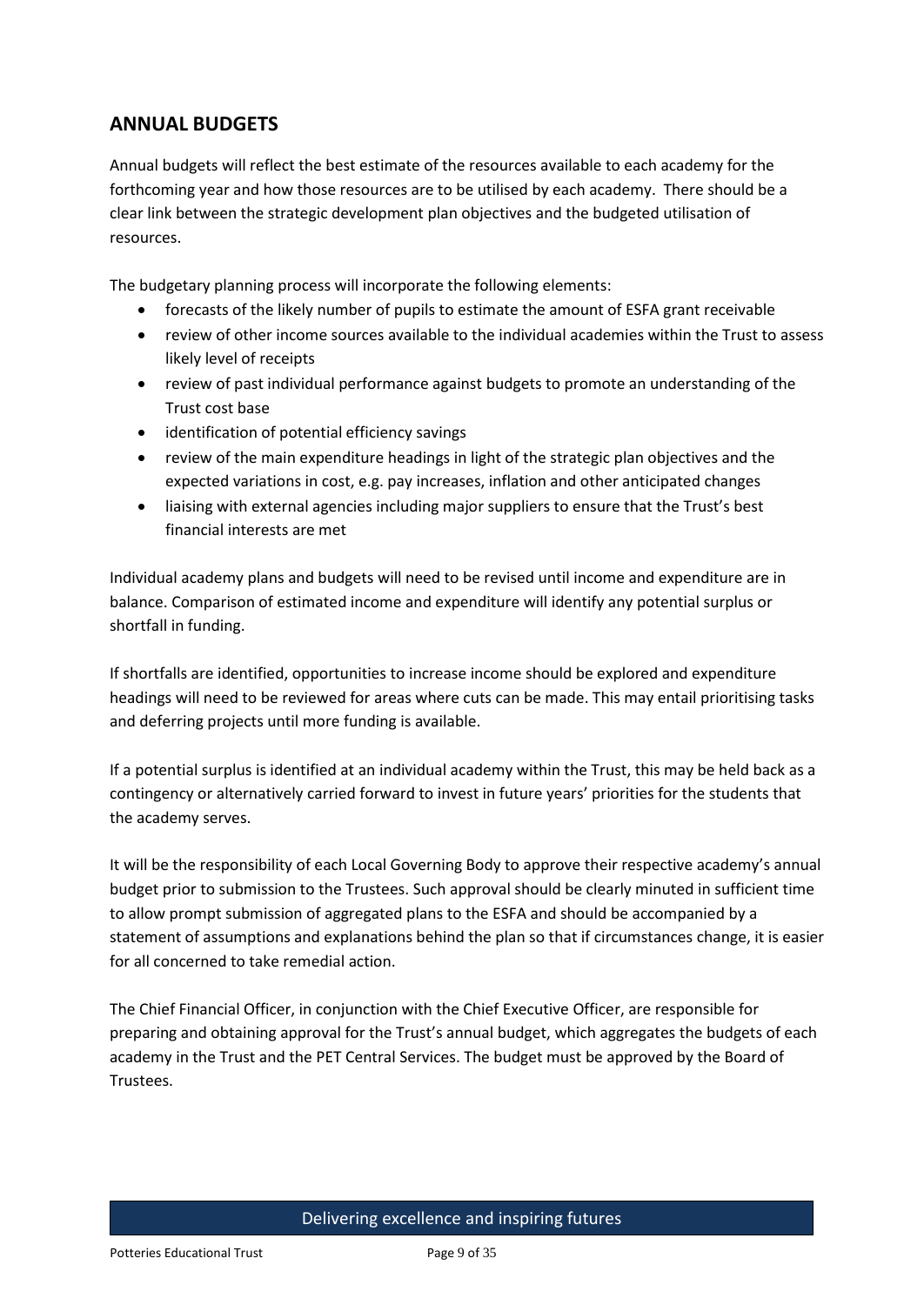The approved aggregated budget must be submitted to the EFSA by the 31st July each year or at a date specified by the ESFA. The Chief Financial Officer is responsible for establishing a timetable which allows sufficient time for the approval process and ensures that the submission date is met.

# **MONITORING AND REVIEW**

Budget monitoring reports are available in the Access Education reporting suite in which actual variances are highlighted against budget allocations. Monthly reports should be prepared by each academy in the Trust. The reports will detail actual income and expenditure against budget for the period of reporting, the year to date and a forecast of the projected year end position.

The Chief Financial Officer will produce and provide a monthly aggregated report for the Chief Executive Officer and the Chair and Vice Chair of the Board of Trustees.

The monitoring process should be effective and timely in highlighting variances in the budget so that differences can be investigated and action taken where appropriate. Any potential overspend against budget must, in the first instance, be discussed with the Chief Financial Officer.

Each academy should present monitoring reports to their local governing body at least three times a year. Reports should also be provided to the Potteries Educational Trust Finance and Resources Committee.

# **FINANCIAL REPORTING**

The Business / Finance Manager within each academy is responsible for providing their respective Principal / Headteacher and the Chief Financial Officer with monthly management accounts. The report should be produced on a monthly basis in line with the PET Monthly Finance Timetable issued in advance of each academic year.

Management accounts reports should be reliable and relevant to users; the characteristics of good quality financial information are:

- **Produced promptly.** Financial reporting should be carried out in line with the Academies Financial Handbook and the annual PET Financial Reporting Calendar
- **Accurate.** Actual expenditure appearing on the report should agree to what has been processed on Access Education. There should be a monthly reconciliation of the bank account to Access Education. Where amounts have been charged to the academy and are still in dispute, these should still be included in the actual expenditure until queries have been resolved
- **Complete.** To provide governors with a "true and fair" view of the academy's financial position the reports must include committed expenditure. For information to be complete expenditure that the academy has been committed to including details of orders and invoices outstanding must be included
- **Understandable.** Reports need to be understandable to the intended recipient; in particular, financial reports to governors should be jargon free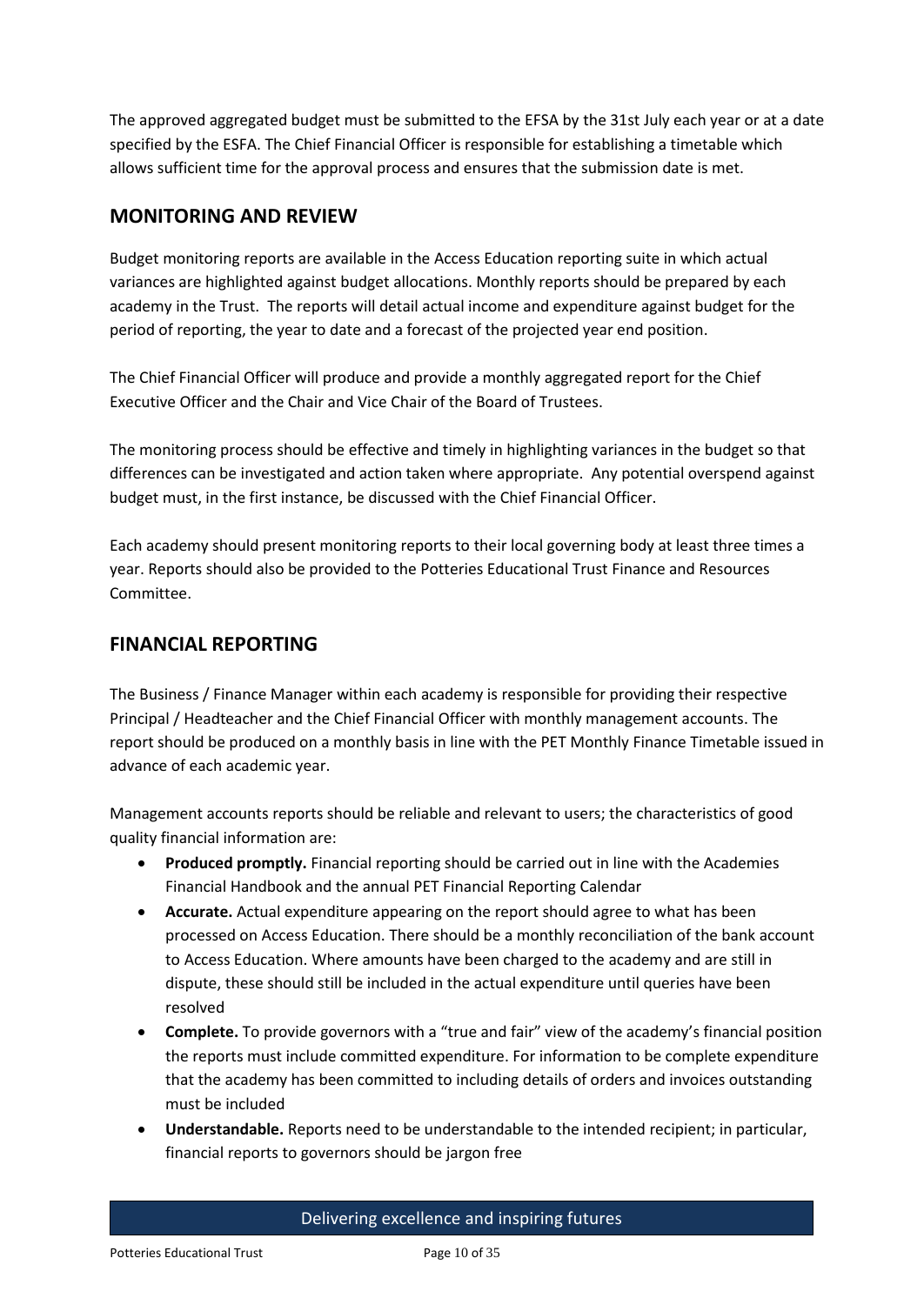- **Concise.** Reports should be summarised and not contain an unnecessary amount of detail. Expenditure and budget totals should be summarised to the headings contained in the annual ESFA funding statement and in the annual accounts
- **Include explanatory comments**. Where there are significant variances on budget headings an explanation should be provided with the report. Proposed actions to address variances should also be reported and actions agreed should be minuted. Where large orders are due to be placed, this may also require a note to the report
- **Include a projected out-turn** on at least on a quarterly basis, which is an reforecast estimate of the final budget position of the academy at the end of the financial year
- **Consistency** Reports should be prepared in a consistent format utilising the reporting module of the Access Education accountancy system

# **PAYROLL**

The main elements of the payroll system are:

- staff appointments
- payroll administration
- payroll payments

# **STAFF APPOINTMENTS**

The Local Governing Bodies have approved a personnel establishment for each academy in the Trust and the Principals / Headteachers at each academy must ensure that adequate budgetary provision exists for any establishment changes.

Trustees have the authority to appoint the Chief Executive Officer and Chief Financial Officer. Trustees have the authority to appoint the Headteacher at each academy.

The appointment of a Chief Executive Officer and the Chief Financial Officer must be approved by the trustees.

Each academy in the Trust maintains personnel files for all members of staff which include signed contracts of employment.

The Chief Executive Officer is responsible for ensuring that the Trust's pay policy is implemented. The Chief Executive Officer is responsible for ensuring that the statutory obligations around the safer recruitment policy and procedures are administered and HR / Business Managers will be responsible for maintaining accurate records of all staff employed at their academy in a single central record. There will be an SCR for "central staff" held at the Trust Head Office

Personnel information is held in manual and electronic files under the guidance of the Chief Executive Officer with access strictly limited to authorised officials only and separately on the SIMS, Chris 21 or My View systems, for which relevant registration under the 1998 Data Protection Act is held.

# **PAYROLL ADMINISTRATION**

The Trust's payroll is administered by the City of Stoke-on Trent City Council.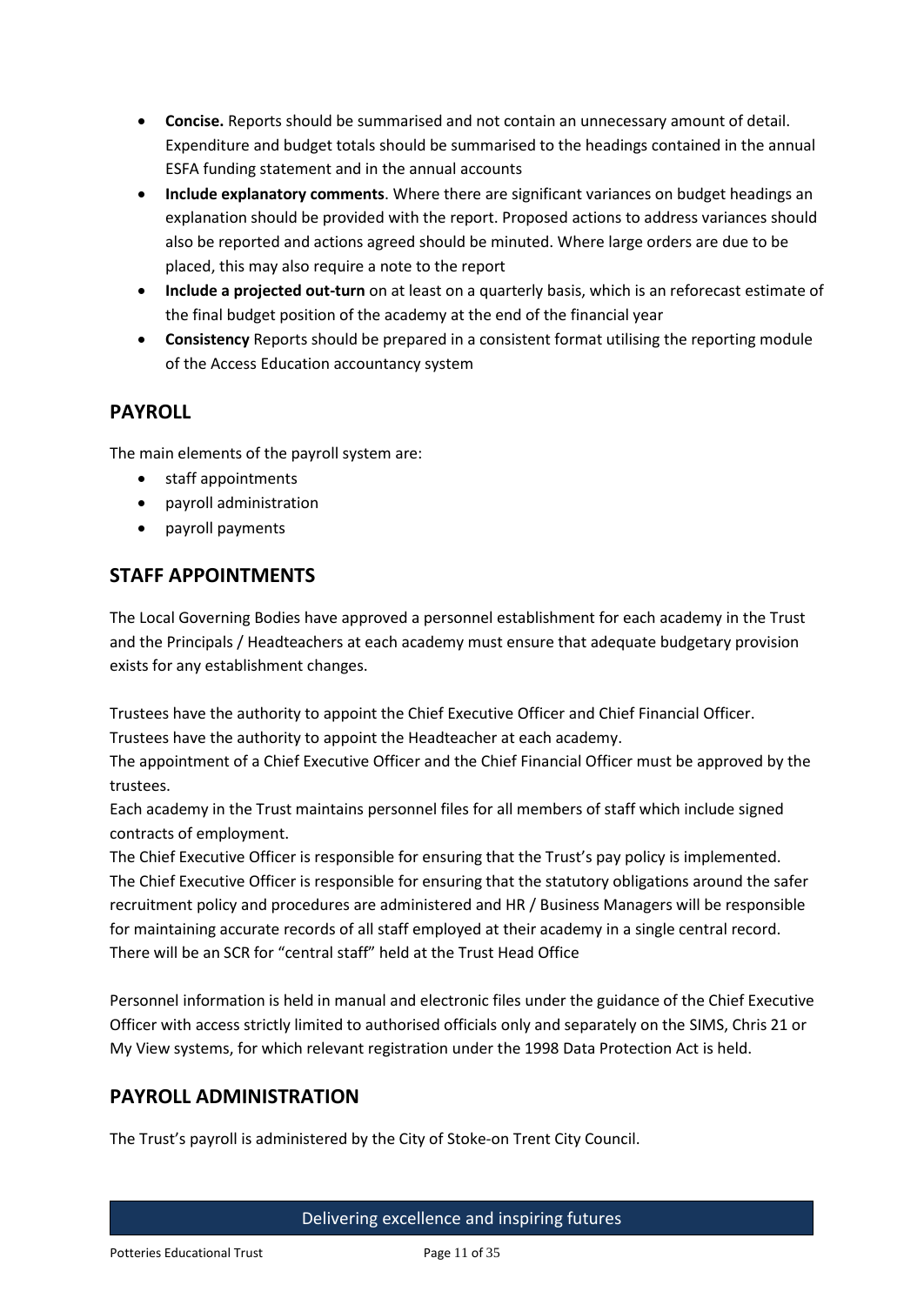Amendments to payroll data, e.g. appointments, resignations and variations to contract must be entered on the My View system and authorised by the relevant Trust staff. Named staff at each academy will be given their individual log-ins to the My View self-service facility and will be responsible for inputting their own academies contract changes via that facility. Under no circumstances should these individual log-ins be disclosed to another party.

Each academy within the PET is responsible for checking staff contracts of employment produced via the My View system and a copy of the contract signed by the employee should be held securely in the employee's staff file either manual or electronic

All supply teacher, casual working and overtime claims must be checked and confirmed by a budget holder and must be forwarded promptly to the relevant academy's finance office. The named officer at each academy within the Trust will be responsible for inputting their academy's claims via the My View facility.

The Chief Financial Officer will arrange a check of a sample of contract changes as part of the internal independent checking procedures to ensure that the payroll system is operating correctly.

# **PAYROLL PAYMENTS**

All staff are paid monthly by bank credit transfer to their bank accounts.

The My View payroll system automatically calculates the deductions due from payroll to comply with legislation. The major deductions are for tax, National Insurance contributions and pensions. The amounts paid are summarised on the Stoke-on-Trent City Council payroll reports.

Each academy will obtain a monthly simulation payroll report from Stoke-on-Trent City Council from their secure portal.

Each academy must undertake a reconciliation of each individual payment against the latest staffing budget. This can be undertaken using the payroll reconciliation tool within the Access Education budgeting software. Any variations should be investigated and queries raised immediately with Stokeon-Trent City Council within the sign-off timetable issued by the company.

The Business / Finance Manager at each academy obtains the monthly live payroll report from Stokeon-Trent City Council from their secure portal. The report will be de-aggregated and each academy will be issued with a copy of their specific live report data.

Each academy must undertake a further reconciliation of each individual payment against the latest staffing budget. The completed reconciliation should be signed by both the Business / Finance Manager and Finance Officer / Assistant to confirm that all necessary checks have been undertaken.

The Trust has a responsibility for ensuring that all payments to individuals are subject to tax and national insurance deductions where appropriate. In order to achieve this, the following guidelines should be followed: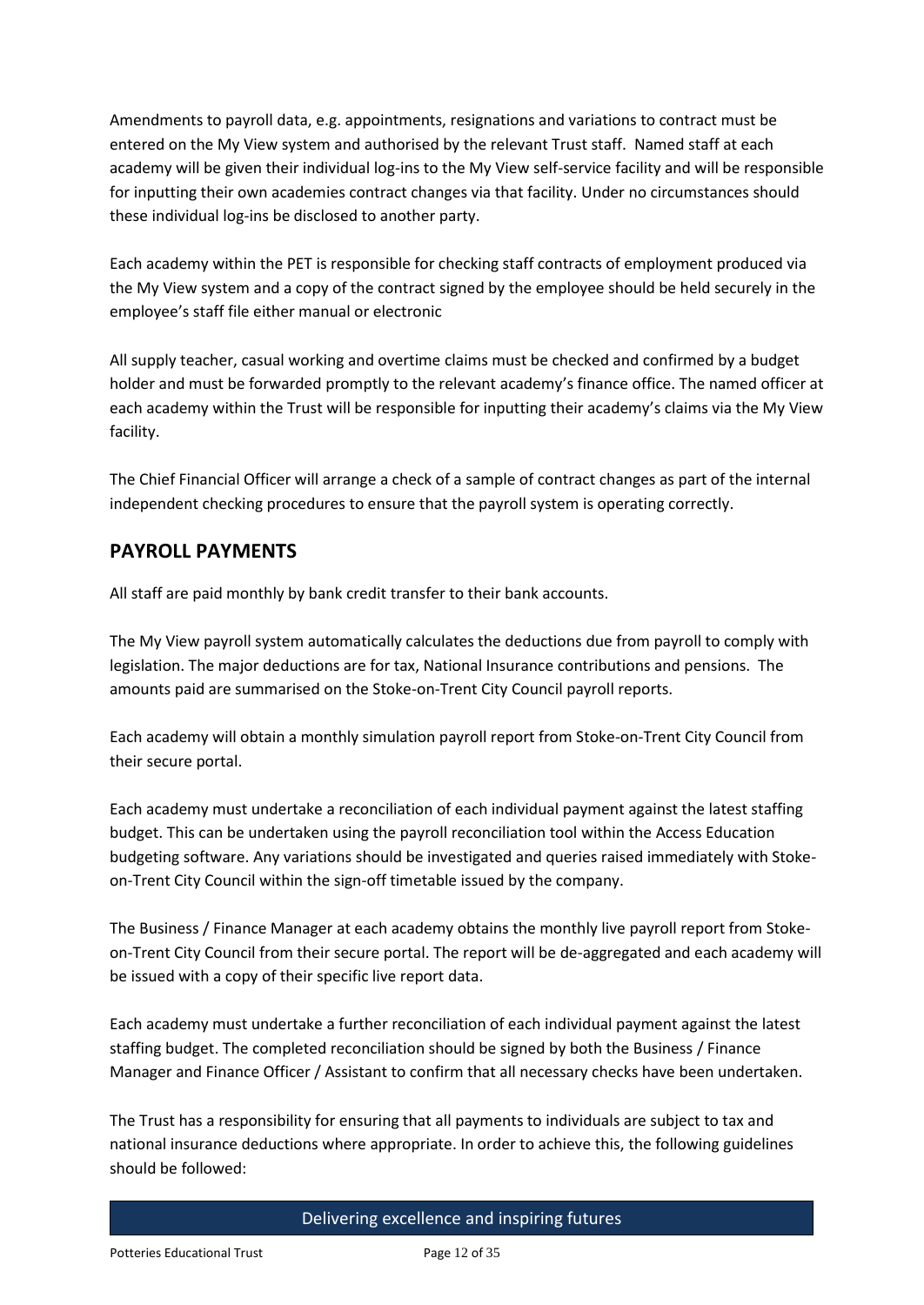- an assessment must be made as to whether the individual is providing a contract of service (i.e. employed) or a contract for services (i.e. self-employed),
- if considered to be a contract of service, the individual shall be set up as an employee of the academy before receiving payment through the payroll
- where an individual seeks payment from the academy for a contract for services, this must be in the form of an invoice

Careful attention should be paid to repetitive payments to individuals.

Business expenses claims may be processed and paid directly by BACS from the respective academy unless it relates to a benefits in kind payment. Valid receipts must be held and retained in support of any reimbursements. Mileage claims must be processed via the Access Education financial system. Valid receipts to support the mileage claimed should be obtained. The PET will maintain its rate of reimbursement for mileage claims at or below the current HMRC Approved Rates.

# **PROCUREMENT**

The Trust aims to achieve the best value for money from all purchases. This means we want to get what we need in the correct quality, quantity and time at the best price possible. A large proportion of purchases will be paid for with public funds and we need to maintain the integrity of these funds by following the general principles of:

- **Probity:** It must be demonstrable that there is no corruption or private gain involved in the contractual relationships of the academy
- **Accountability:** The academy is publicly accountable for its expenditure and the conduct of its affairs
- **Fairness:** That all those dealt with by the academy are dealt with on a fair and equitable basis.

For more details on Procurement processes, please see the separate Trust Procurement Policy.

# **ROUTINE PURCHASING**

Budget holders will be informed of the budgets available to them each academic and financial year after the budget has been formally ratified by Trustees. It is the responsibility of the budget holder to manage their element of the budget and to ensure that the funds available are not overspent. A print detailing actual expenditure against budget will be supplied to each budget holder after the month end process has been completed, and budget holders are encouraged to keep their own records of orders placed but not paid for.

It is essential that all of the following controls are adhered to:

 orders should not be entered into verbally and unless a Credit Card has been used, orders should always include the Trust's terms & conditions of the order and protects the Trust against terms and conditions imposed by suppliers in the absence of quoted terms & conditions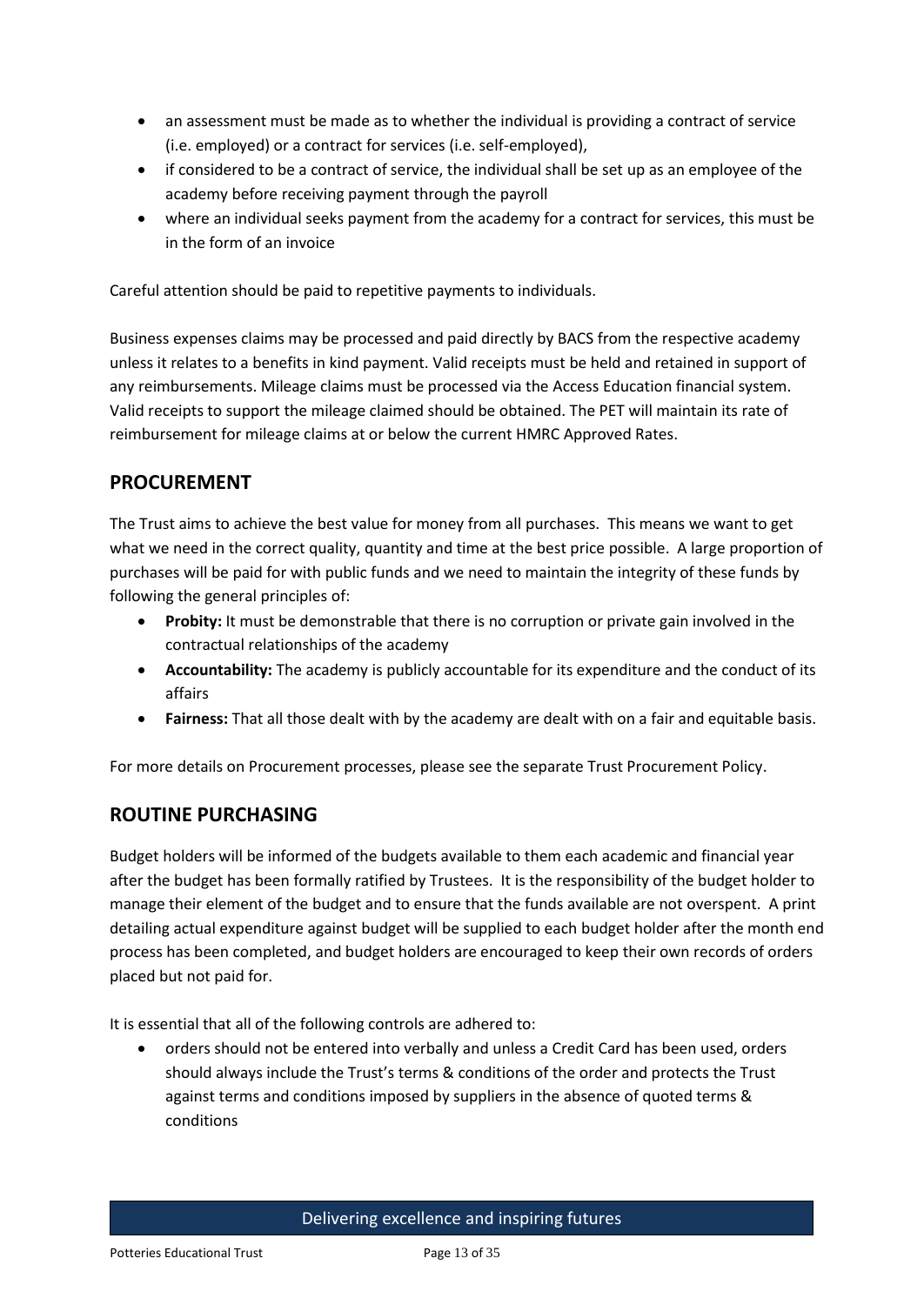- the use of 'Official Orders' through the Access Education finance system automatically updates the financial records and enables committed expenditure to be included in management information for governors
- in exceptional circumstances (e.g. emergency repairs) orders may be placed by telephone. In such circumstances a confirmation order should be generated. Orders should be emailed to suppliers, in order to reduce timelines.
- orders should only be approved in accordance with the authorised limits within the scheme of delegation listed in Appendix A of this document
- orders may only be used for goods and services provided to the Trust. Private individuals and other organisations may not use 'Official Orders' to obtain work, goods, materials and services net of VAT

The academy budget holder or the academy Business / Finance Manager must make appropriate arrangements for the delivery of goods and services to the academy. On receipt of goods and services there must be a detailed check of the goods and services received against the purchase order (or equivalent in exceptional circumstances). Where delivery notes are not produced, then the receipt of goods and services should be recorded on the order form. All discrepancies should be discussed with the supplier of the goods and services without delay.

If any goods are rejected or returned to the supplier because they are not as ordered or are of substandard quality, the academy's finance office should be notified. The academy's Business / Finance Manager will keep a central record of all goods returned to suppliers.

All invoices should be sent to the academy's finance office to be checked against the purchase order (or equivalent in exceptional circumstances) and the delivery note to evidence the following:

- invoice arithmetically correct
- goods/services received
- goods/services as ordered
- prices correct.

Invoices will be authorised for payment by the relevant budget holder and then passed to the academy's finance office for recording and payment through Access Education.

# **COMMERCIAL PURCHASING CARD / BUSINESS CHARGE CARD**

Designated commercial purchasing cards or business charge cards are held by named cardholders in each academy. In most circumstances this should be the Principal / Headteacher, their Deputy or the Business / Finance Manager. Each cardholder is personally responsible for the safe custody of their card. The card should be held securely at all times and any loss of cards should be reported immediately. Both the cardholder and Business / Finance Managers are jointly liable for the integrity of all transactions and proper and controlled use of the procurement card. All receipts must be produced and reconciled monthly to the monthly statement by the Business / Finance Manager and reviewed and signed off by the Principal / Headteacher.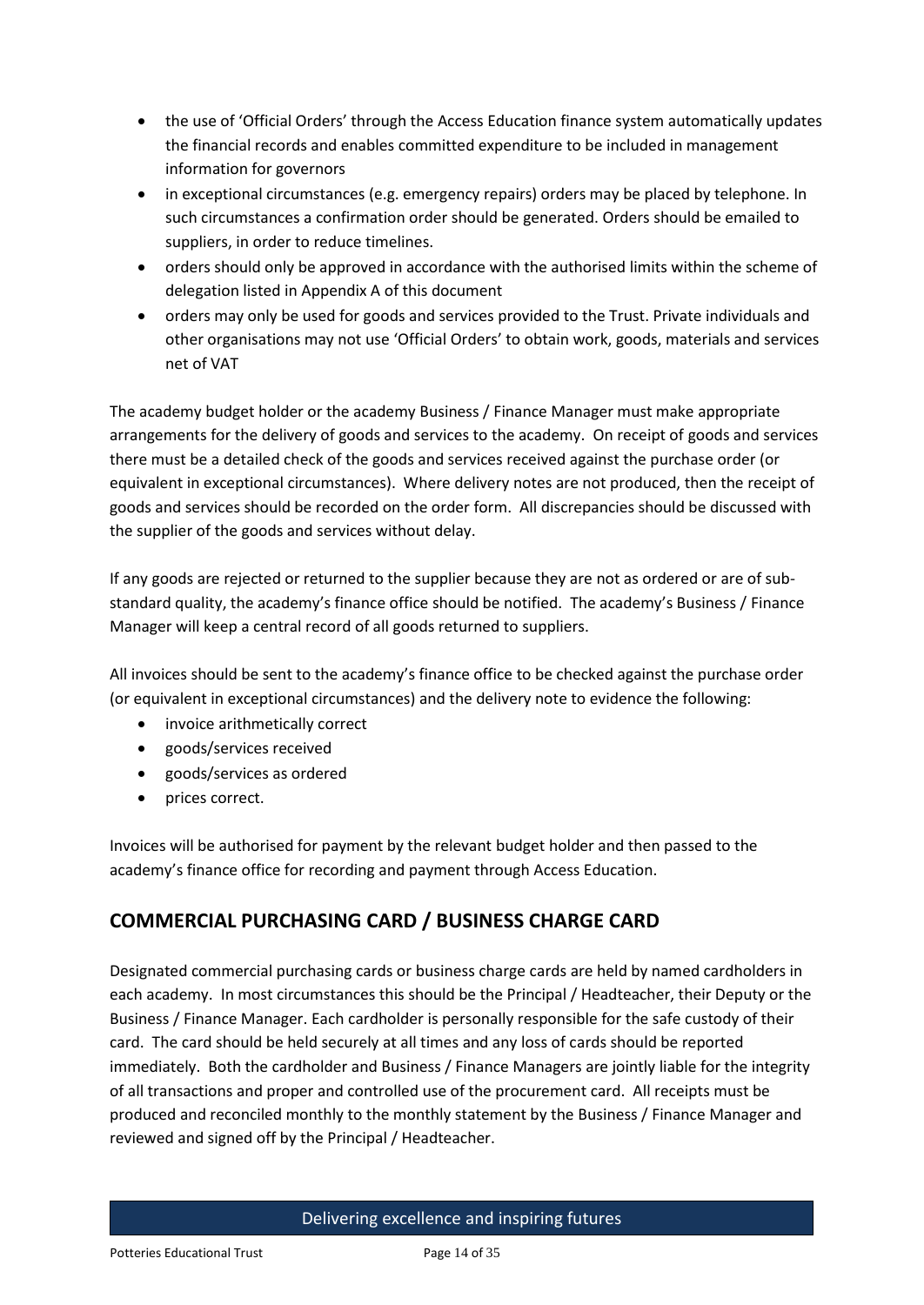The Chief Financial Officer will check a sample of each academy's monthly reconciliations as part of the internal independent checking procedures to ensure that the business charge card system is operating correctly.

# **PURCHASE ORDERS**

The procurement of goods and services is the process potentially most open to abuse or mismanagement and it is therefore essential to have strong financial controls to safeguard the academy's interests. It is essential that all of the following controls are adhered to:

- orders should not be entered into verbally and unless a Business credit card has been used, orders should always include the academy's terms & conditions of the order and protects the academy against terms and conditions imposed by suppliers in the absence of quoted terms & conditions
- all orders for goods and services must be confirmed using an official requisition, unless exceptional circumstances dictate otherwise. It is the responsibility of the budget holder to be satisfied that the work, goods, materials or services are appropriate and necessary, that there are adequate funds in the academy budget for that purpose and that sufficient quotations/tenders have been obtained
- individually numbered purchase orders will be produced from the Access Education financial system and will be approved by the nominated Access Education approvers before dispatch to suppliers
- the use of purchase orders through Access Education automatically updates the financial records and enables committed expenditure to be included in management information for governors
- in exceptional circumstances (e.g. emergency repairs) orders may be placed by telephone. In such circumstances a confirmation order should be generated. Orders should be e-mailed to suppliers (where possible), in order to reduce timelines and save on postage costs. In such circumstances care should be taken to ensure that the supplier receives the academy's terms and conditions
- orders may only be used for goods and services provided to the academy, private individuals and other organisations may not use purchase orders or non–order invoices transactions to obtain work, goods, materials or services net of VAT

# **INVOICE PROCESSING**

When invoices are received, it is essential to check that all the elements of the invoice are correct before authorising payment. The checks should be carried out and evidenced by separate individuals where possible.

All invoices should be sent to the Finance Office to be checked against the Access Education numbered order (or equivalent in exceptional circumstances) and the delivery note to evidence the following:

- invoice arithmetically correct
- goods/services received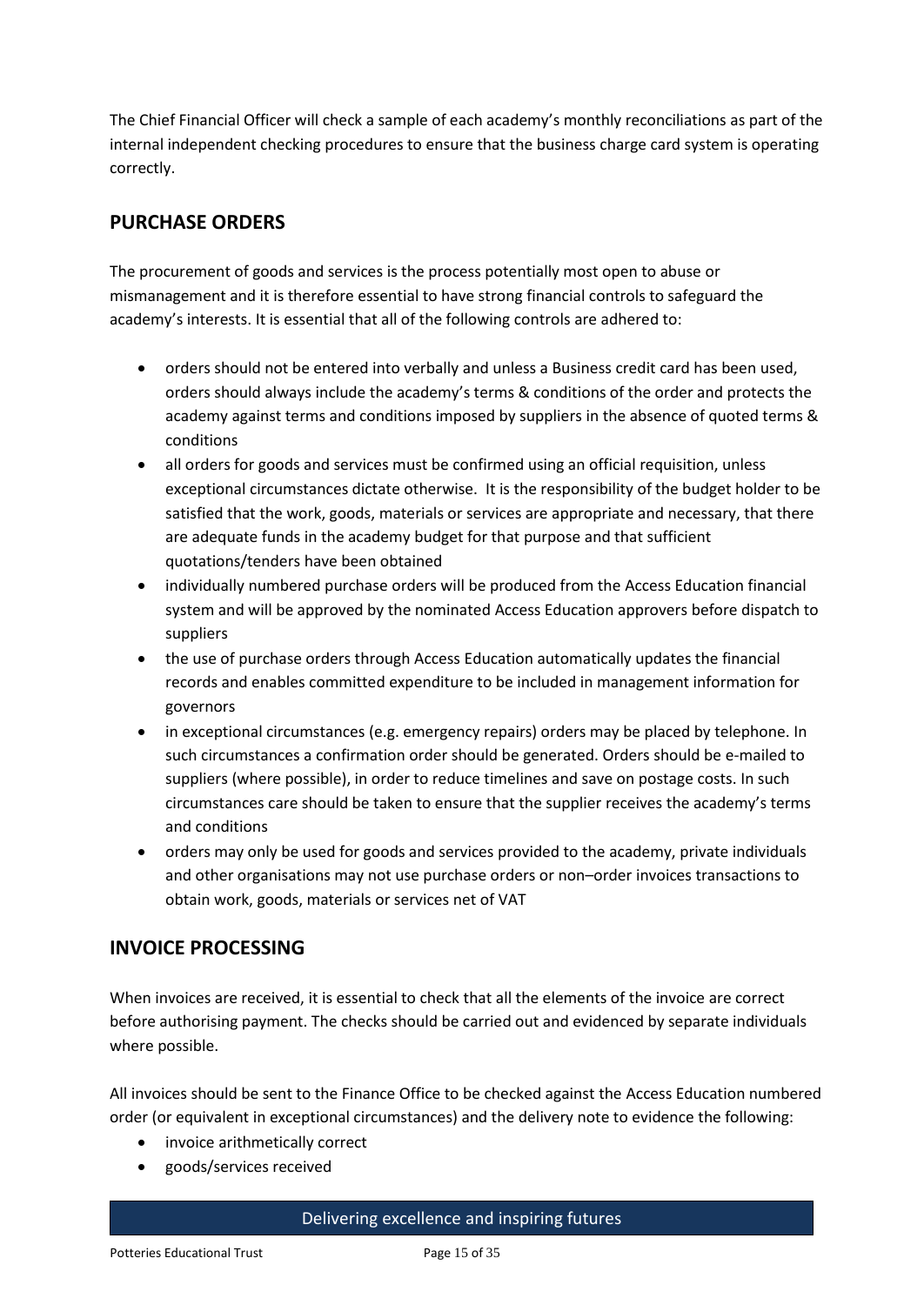- goods/services as ordered
- prices correct
- that the invoice is not a copy or a facsimile and has not previously been paid. If it is necessary to request a duplicate invoice (if original is lost), then this duplicate shall be endorsed 'not previously passed for payment'. The endorsement should be certified by the signature of the appropriate authorizer.
- Where delivery notes are not produced, then the receipt of goods and services should be recorded on the order form. All discrepancies should be discussed with the supplier of the goods and services without delay.
- where delivery notes are not produced, then the receipt of goods and services should be recorded on the order form. All discrepancies should be discussed with the supplier of the goods and services without delay
- if any goods are rejected or returned to the supplier because they are not as ordered or are of sub-standard quality, the Finance Office should be notified. The Finance Office will keep a central record of all goods returned to suppliers
- valuable items that are portable and desirable should be security marked and added to the inventory or asset register immediately

# **CREATING NEW OR AMENDING EXISTING SUPPLIERS**

- All requests for new suppliers must be completed within the Access Education finance system which includes full name, address and banking information for the supplier.
- All changes must then be verified by contacting the supplier with contact details obtained from an independent source or calling a known person of authority at the supplier.
- Any changes must be checked and verified by a second official before adding / amending the supplier details on the Access Education finance system.
- Any subsequent changes to supplier's details must be confirmed by checking directly with the supplier using the original notified contact points.

# **RECONCILIATION PROCEDURES**

It is essential that thorough procedures are in place to ensure that all costs incurred and income received against each academy's accounts are valid and verify that they are the responsibility of their particular academy. The Business / Finance Manager at each academy is responsible for ensuring that controls are in place for these checks to be carried out.

The Business/Finance Manager is also responsible for ensuring the following reconciliations are performed each month, and that any reconciling or balancing amounts are cleared:

 **payroll** - each academy will be issued with a copy of their specific report data. Each academy must undertake a reconciliation of each individual payment against the latest staffing budget. Any variations should be investigated and queries raised immediately with Stoke-on-Trent City Council Payroll within the sign-off timetable issued.

The Business / Finance Manager at each academy will obtain a monthly live payroll report from Stokeon-Trent City Council from their secure portal. The report will be specific to each academy.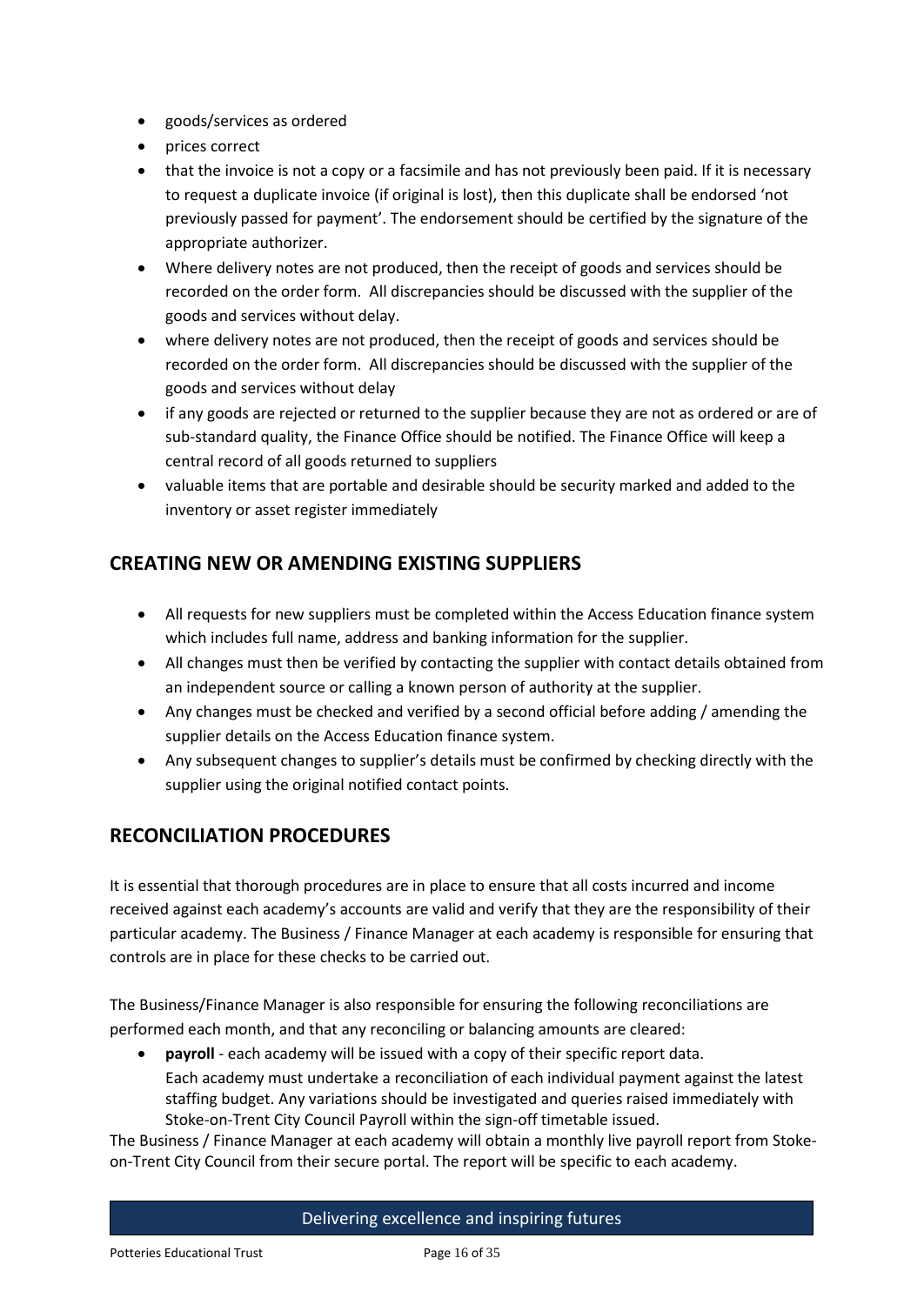Each academy must undertake a further reconciliation of each individual payment against the latest staffing budget. The completed reconciliation should be signed by both the Business / Finance Manager and/or the Principal / Headteacher to confirm that all necessary checks have been undertaken.

- **PET bank balances per the nominal ledger to the PET bank statements** the Business / Finance Manager at each academy must ensure bank statements are received regularly and that reconciliations are performed at least on a monthly basis. The Reconciliation procedures must ensure that the bank account is reconciled to the cash book, reconciliations are prepared by the Finance/Office Managers at each academy, reconciliations are subject to an independent monthly review carried out by the PET Chief Financial Officer and all adjustments arising are dealt with promptly.
- **procurement cards** monthly statements will be received by the Finance Managers at each academy. All receipts must be produced and reconciled monthly to the monthly statement by the Finance Officer and reviewed and signed off by the Headteacher.
- **VAT**
- **trial balance**

Any unusual or long outstanding reconciling items must be brought to the attention of the Principal / Headteacher.

# **PETTY CASH ACCOUNTS**

Personal cheques must not be cashed from petty cash funds by the individual. Another appropriate colleague must process this.

Expenditure is recorded manually in the first instance. Expenditure is then processed into the Access Education finance system against the appropriate nominal ledger code and cost centre.

The Finance team at each academy is responsible for entering all transactions into the petty cash records on a regular basis. Frequent and unannounced cash counts should be undertaken by the Business / Finance Manager to ensure that the cash balance reconciles to supporting documentation and the computer balance

Petty cash must be securely held at all times with access strictly limited to authorised officials only.

# **SECURITY**

Stores and equipment must be secured by means of physical and other security devices. Only authorised staff may access the stores.

Safes must be kept locked and the key removed. Keys to safes and cash boxes must be carried on the person of the nominated key holder at all times. The loss of such keys should be reported to the Principal / Headteacher immediately.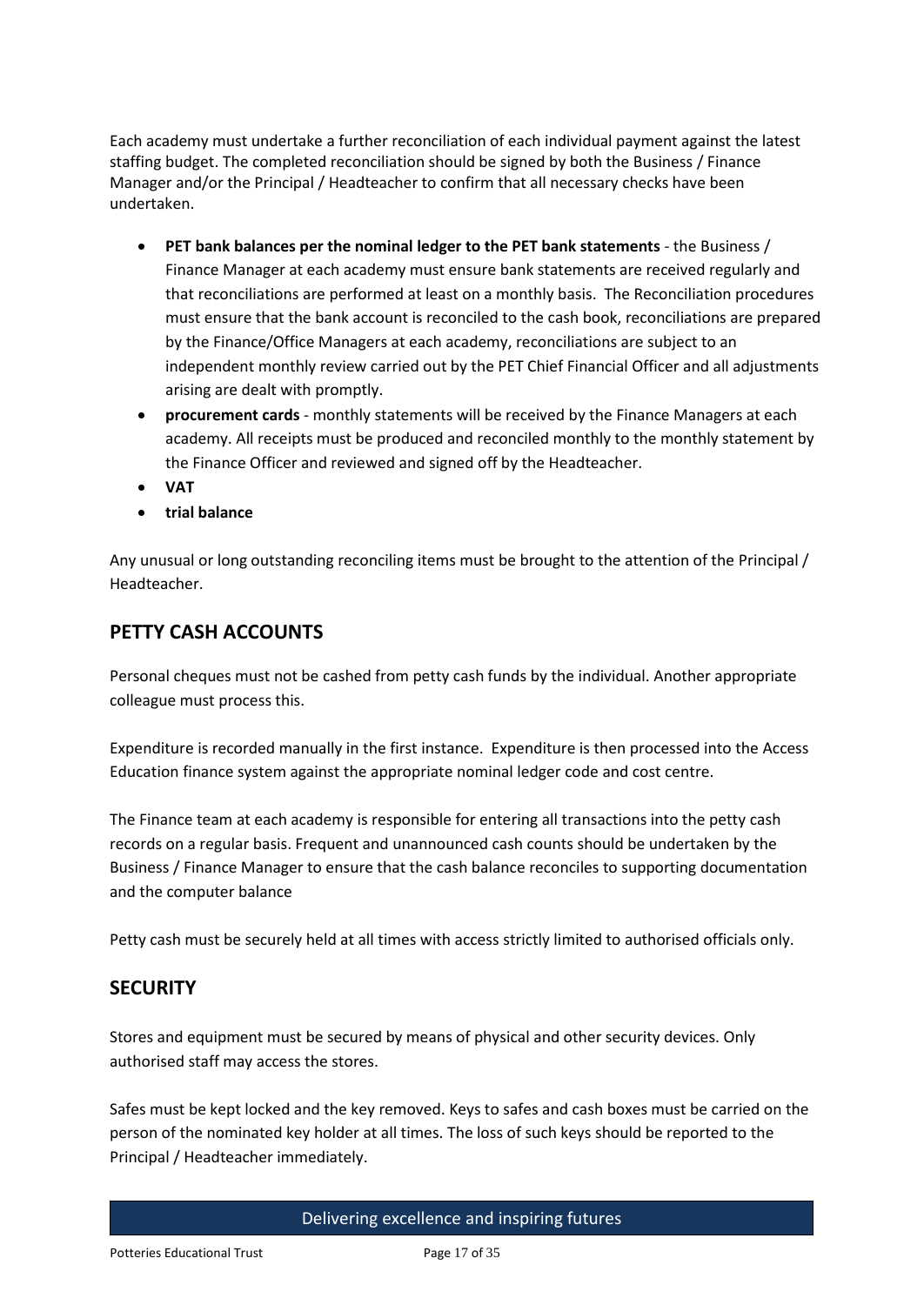Money left on the premises shall be secured in a locked safe, where provided, or in a locked secure cabinet. The insurance limit for cash (and cheques) held in a safe is £1,000, unless a higher limit is specifically agreed with individual insurers.

Losses due to theft of stocks or cash shall be promptly reported to the Police, Principal / Headteacher, Chief Financial Officer and the Chief Executive Officer.

Steps must be taken by the Principal / Headteacher to ensure that there are effective back up procedures for all computer systems. All back up disks, tapes, etc. should be securely retained in a fireproof safe or remote location, with at least one tape/disk held securely off-site. Recommendations for backup procedures should be regularly checked with the academy IT support provider.

Arrangements should be made to ensure that only authorised staff have access to computer hardware and software used for academy management. Passwords should not be disclosed or shared and should be changed regularly. Access rights of any staff leaving the academy should be promptly revoked.

# **INVENTORIES**

An asset register should also be maintained, in which shall be recorded an adequate description of all land, buildings, moveable plant and machinery, vehicles, furniture, fittings and equipment belonging to the academy, where the current valuation (for property) or the acquisition cost (for other assets) is greater than the de-minimis level of £3,000.

The asset register should include the following information:

- asset description
- asset number
- serial number
- date of acquisition
- asset cost
- source of funding (% of original cost funded from DfE grant and % funded from other sources)
- expected useful economic life
- depreciation
- current book value
- location
- name of member of staff responsible for the asset

The Asset Register helps:

- ensure that staff take responsibility for the safe custody of assets
- enable independent checks on the safe custody of assets, as a deterrent against theft or misuse
- to manage the effective utilisation of assets and to plan for their replacement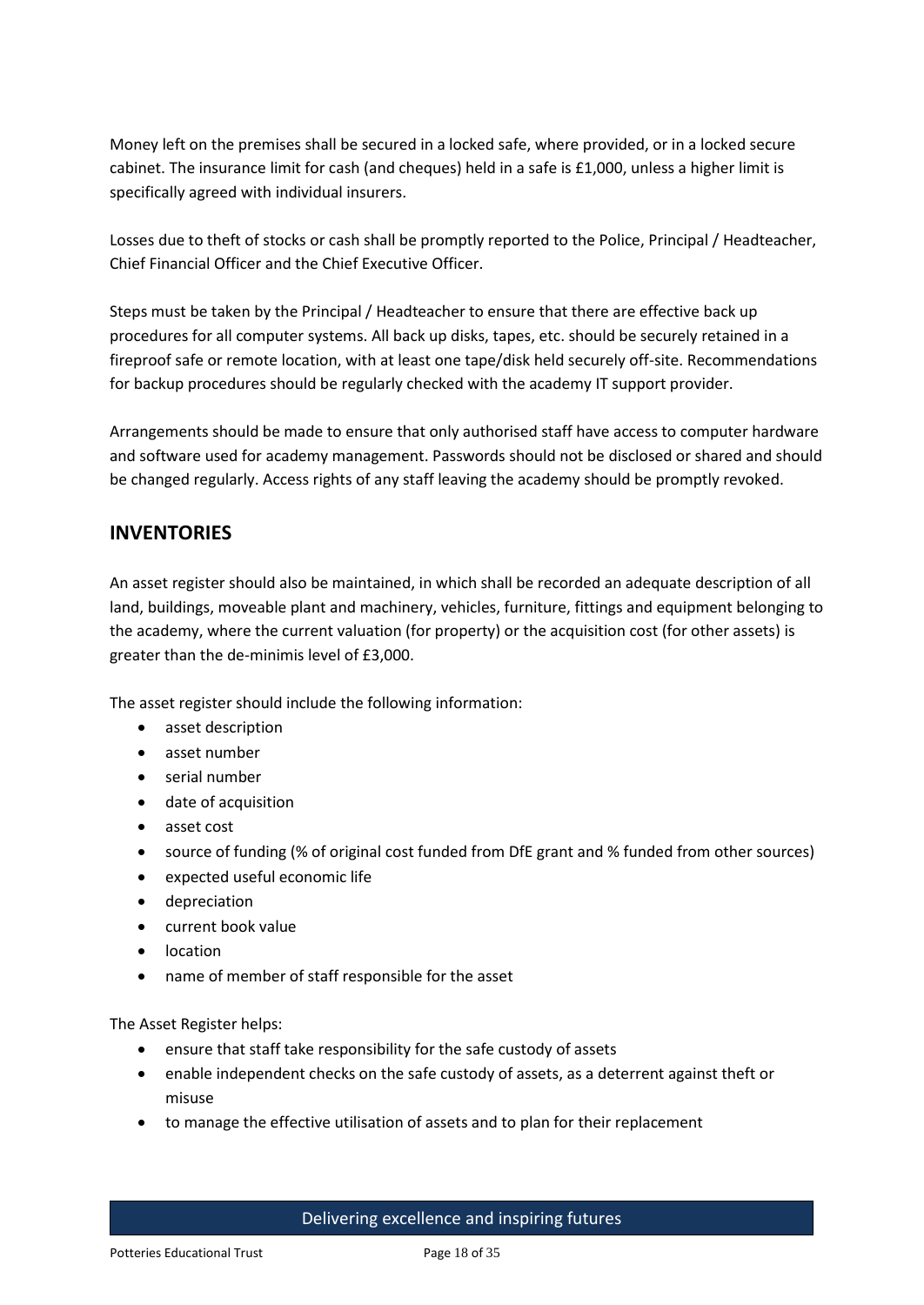- help the external auditors to draw conclusions on the annual accounts and the academy's financial system
- support insurance claims in the event of fire, theft, vandalism or other disasters

Non-Current Assets are to be depreciated to reflect the recoverable amount in the financial statements, over the useful life of the asset.

The depreciation will be calculated and processed on either an annual or monthly basis in preparation for the end of year annual accounts.

Groups of assets will use the same method of depreciation. There may very occasionally be an asset that does not completely fit into one of the categories below and the Chief Financial Officer will discuss these items on an individual basis.

The immediate responsibility for the safeguarding of equipment lies with the end user departments. In support of this, the academy provides security measures, including caretaker cover, burglar alarm systems, inventories, security marking, maintenance and support agreements where appropriate, and insurance cover.

# **ACQUISITIONS AND DISPOSAL OF ASSETS**

The Trust must seek and obtain prior written approval from the ESFA, for the following transactions:

- acquiring a freehold on land or buildings
- disposing of a freehold on land or buildings
- disposing of heritage assets beyond any limits set out in the Trust's funding agreement in respect of the disposal of assets generally. Heritage assets are assets with historical, artistic, scientific, technological, geophysical or environmental qualities that are held and maintained principally for their contribution to knowledge and culture, as defined in applicable financial reporting standards

The Trust may dispose of any other fixed asset (i.e. other than land, buildings and heritage assets as described above) without the ESFA's prior approval. The Trust must ensure that any disposal achieves the best price that can reasonably be obtained, and maintains the principles of regularity, propriety and value for money. This can involve public sale where the assets have a residual value.

Some property transactions may be novel or contentious and so require the consent of the ESFA on that basis. Novel payments or other transactions are those in which the Trust has no experience, or are outside the range of normal business activity for the Trust. Contentious transactions are those which might give rise to criticism of the Trust by the public or the media. It is difficult to be specific about what might constitute novel or contentious payments; it is for trusts to use their judgement about when they should seek the prior advice of the ESFA. Public money must always be spent prudently and in ways that command broad public support.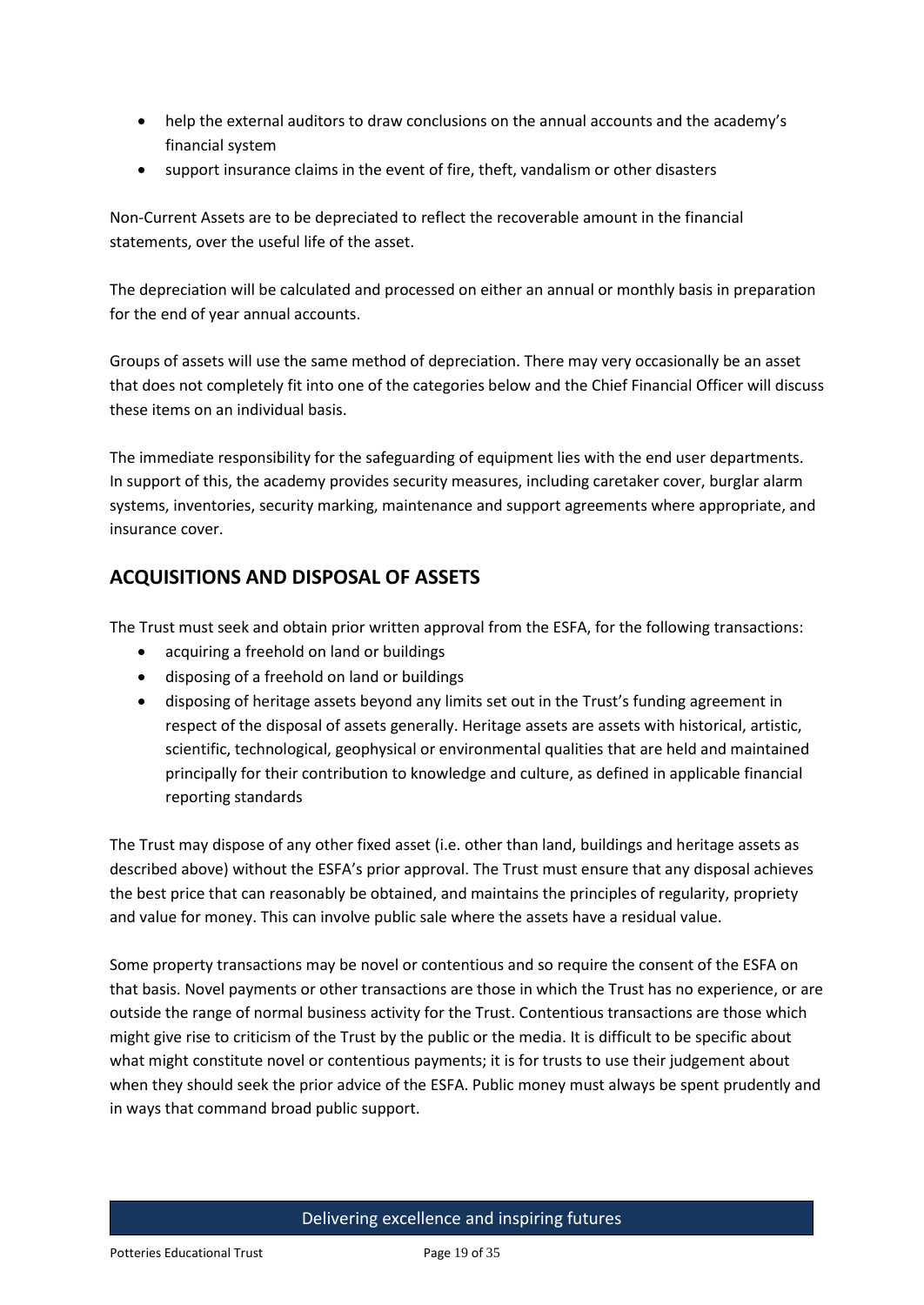Items which are to be disposed of by sale or destruction must be authorised for disposal by the Headteacher and, where significant, should be sold following due process:

- taking reasonable steps to advertise the disposal
- inviting bids for the asset (sealed bids are preferable)
- negotiating with potential purchasers

The Trust may agree to give assets bought for a proper purpose, but which are no longer needed for the conduct of its business, to a charity, up to a maximum value of £1,000 per single donation. The residual value of assets is determined by the greater of the written down value or market value.

Disposal of equipment to staff is not encouraged, as it may be more difficult to evidence the Trust obtained value for money in any sale or scrapping of equipment. In addition, there are complications with the disposal of computer equipment, as the Trust would need to ensure licenses for software programmes have been legally transferred to a new owner.

# **LOAN OF EQUIPMENT**

Items of academy Trust property must not be removed from any of the Trust premises without the authority of the respective Principal / Headteacher or their Deputy. A record of any loans must be recorded and the asset booked back in when it is returned.

If assets are on loan for an extended periods or to a single member of staff on a regular basis the situation may give rise to a 'benefit-in-kind' for taxation purposes. Loans of equipment should therefore be kept under review and any potential benefits discussed with the Trust's auditors.

# **INSURANCE ARRANGEMENTS**

The Chief Financial Officer will ensure insurance arrangements are in place at each academy and the levels of cover comply with the ESFA statutory requirements.

All risks will be reviewed annually to ensure that the cover remains adequate. The ESFA advise to use the Risk Protection Arrangement for academies provided by the DfE, however if this is not cost effective then external quotes should be sourced and evidenced if selecting an alternative provider.

All contractors must have public liability insurance before they are allowed to undertake work on any of the academy trusts premises.

People hiring any of the academy trusts premises and using facilities should either be covered either by the academy's insurance at an additional cost, or the hirer must produce a valid public liability insurance with indemnity of up to £5,000,000.

# **RECEIVING INCOME**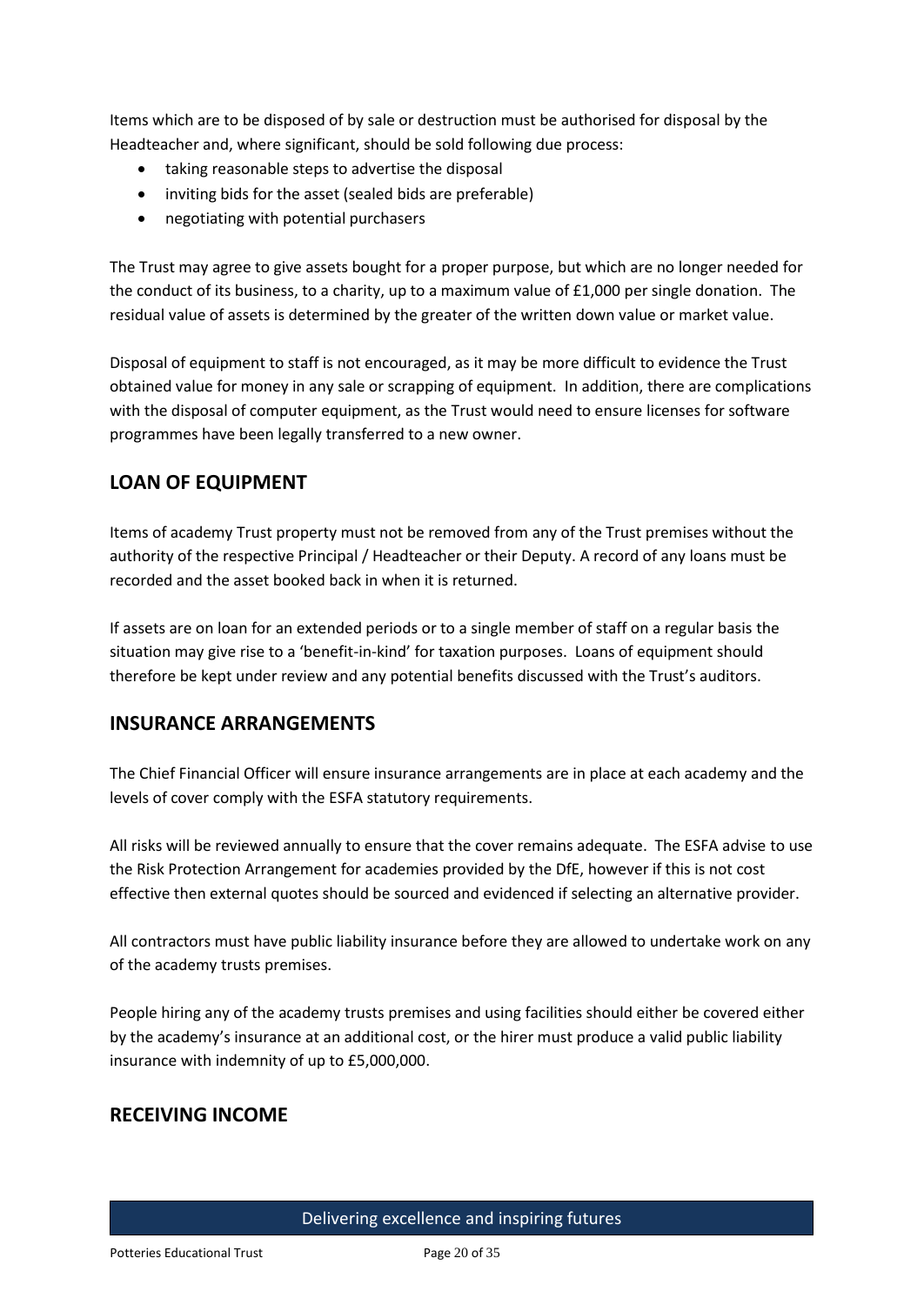The main sources of income for the Trust are the grants received from the Education Skills and Funding Agency (ESFA). The receipt of these sums is monitored directly by the Chief Financial Officer and academy Business / Finance Managers who are responsible for ensuring that all grants due to each academy are collected.

Academies also obtain income from:

- student teachers from universities and other institutions
- hiring of premises and facilities
- catering sales
- parents via parent pay
- students
- external peer review and support services
- other government grants

Certain curriculum departments generate some income through entrepreneurial activities. Such charges should be made in accordance with each academy's Charging and Remissions Policy.

Lettings charges are determined by the individual academy's policy on premises hire, unless exceptional circumstances require otherwise. In such circumstances, charges are determined at the discretion of either the Business / Finance Manager, Principal / Headteacher, the Chief Financial Officer or the Chief Executive Officer.

Bookings for lettings are made through the Finance Office within each academy. Each academy's Finance Assistant / Officer will issue the hirer a booking form and an invoice in advance of the letting taking place.

Payments for invoices are raised manually and issued by the academy. These will be recorded as income into the lettings income code within the Access Education finance system.

All monies must be banked, in their entirety, in the appropriate bank account. The Business / Finance Manager is responsible for preparing reconciliations between the sums collected, the sums deposited at the bank and the sums posted to the accounting system. The reconciliations must be prepared promptly after each banking and must be reviewed and certified.

All outstanding invoices should be reviewed each month by the Business / Finance Manager and pursued to ensure that the academy receives all monies due.

The Trust on behalf of all its academies may write off debts and losses, including any uncollected fines up to the delegated limits, subject to a maximum of £250,000 per annum, with the maximum per transaction being £45,000 or 1% of total income (whichever is smaller).

In relation to these limits, the amounts for write offs are before any successful claims from an insurer and total income is defined as grant income as disclosed in the Trust's last set of audited accounts.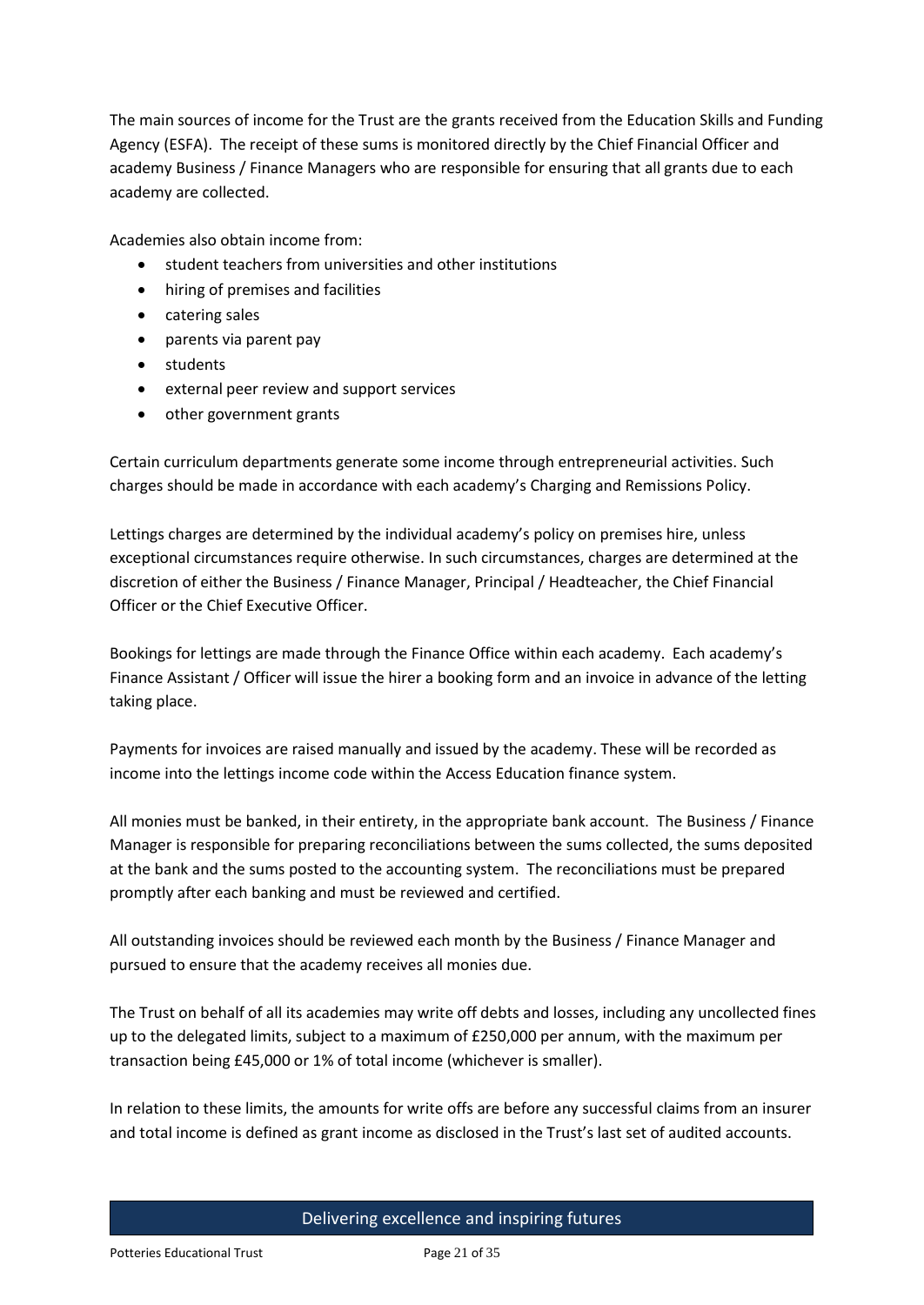# **IRREGULAR OR IMPROPER TRANSACTIONS**

Situations may arise where it may appear to the Trust to make sense to enter into a transaction which is irregular, improper or does not provide value for money. In these circumstances the Trust must seek prior, written permission from the ESFA. Such transactions may additionally require HM Treasury approval dependent on the nature of the transaction involved.

### **MANAGING SURPLUS GENERAL ANNUAL GRANT (GAG)**

It is important that grants are spent as needed to avoid excess calls on Exchequer funding and public borrowing. The ESFA previously set limits on the amount of GAG that could be carried forward from one year to the next. These limits have now been removed so that academy trusts have greater freedom to keep money aside for when it is needed most and to build up reserves, for example with the view to support long-term capital projects.

The DfE does however expects academy trusts to use their allocated funding for the full benefit of their current students. Therefore, it is important that if any academy in the Trust has a substantial surplus, they have a clear plan for how it will be used to benefit these students.

The ESFA will also verify the sums of unspent funds when it checks the Trust's accounts and highlight and report, to the relevant DfE Boards, any cases where it has serious concerns about a long-term substantial surplus with no clear plans for use.

# **REGISTER OF PECUNIARY (OR BUSINESS) INTERESTS**

The Trust Board through the Clerk to the Trust Board, shall maintain a 'Register of Pecuniary Interests' that lists the personal interests, financial or otherwise, that could be deemed a potential conflict of interest for any Trustee, Local Governor, Chief Executive Officer, Chief Financial Officer and Principal / Headteacher and other members of staff with financial responsibility within the Trust. All off these shall declare in writing if they have a pecuniary interest in a personal capacity in any contract within the academy trust.

The Clerk shall keep the register up to date as new Trustees, Governors or staff join the academy trust and must undertake an annual review. A blank Pecuniary Interest form will be supplied by the Trust Clerk to ensure consistency throughout each member academy.

Those Trustees, Governors or staff not holding any pecuniary interests must submit a nil return.

Any relevant business and pecuniary interests, especially connected parties, of trustees and members must be published on the academy website.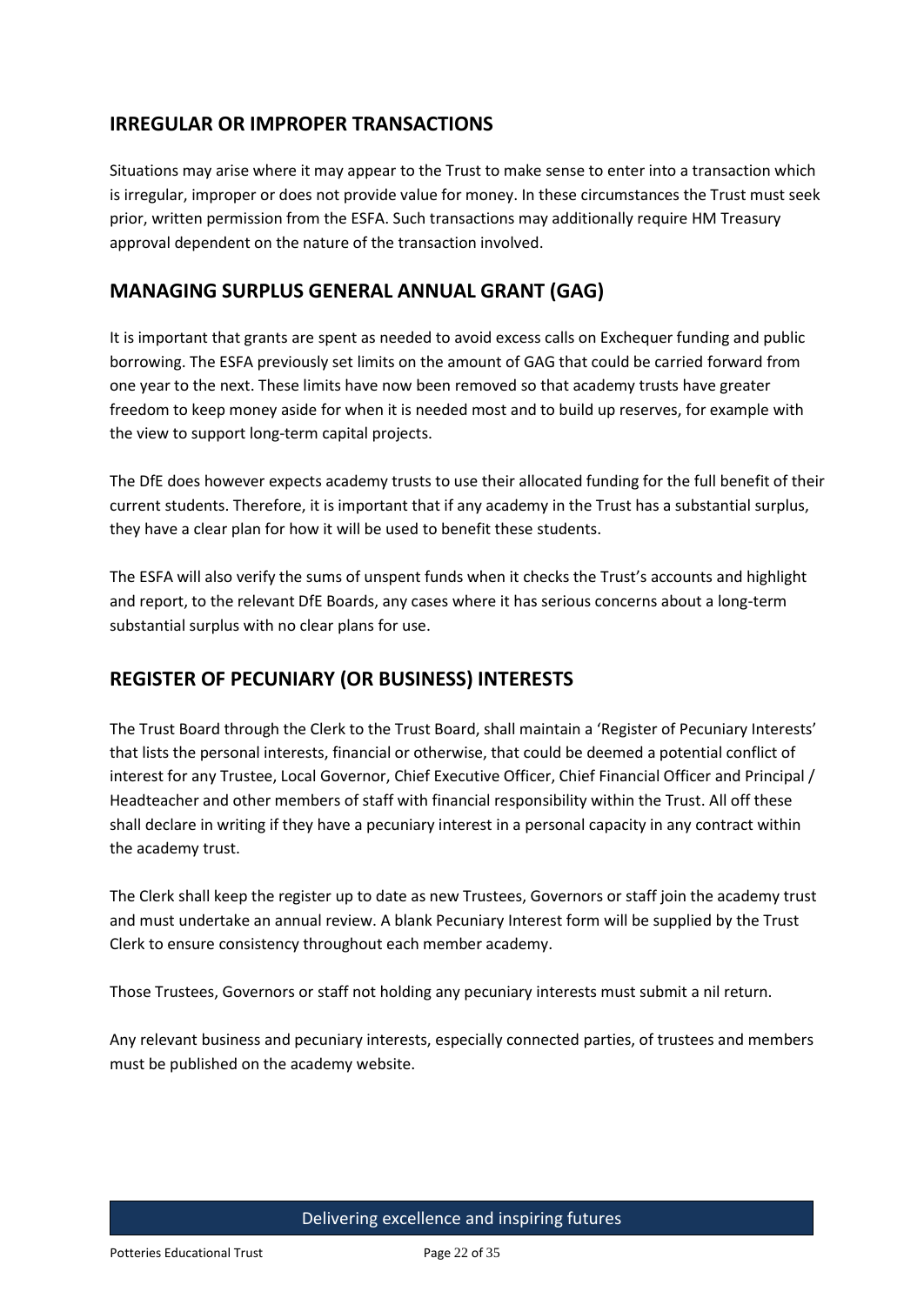### **GIFTS**

All gifts to the Trust or its academies either in kind or in money over the amount of £25 should be recorded and submitted to the Chief Financial Officer on an annual basis following the end of each financial year. For more detailed policy information, please see the separate PET Gifts and Hospitality Policy.

### **EXPENSES PAID TO TRUSTEES AND GOVERNORS**

Expenses may only be paid to Trustees or Governors in accordance with current DfE and ESFA guidance.

# **PART 2: FINANCIAL SCHEME OF DELEGATION**

The Trust Board have agreed to this financial scheme of delegation, established as a formal schedule that distinguishes between matters reserved exclusively for Members and Trustee's approval or decision and matters delegated to committees and individuals. The scheme of delegation includes the financial limits and signatories applicable to such matters as placing orders and contracts, and the issuing of payments. This scheme is a key document in the administration and accountability of the Potteries Educational Trust's finances.

### **POWERS AND DUTIES RESERVED FOR THE MEMBERS**

The Members are signatories to the Potteries Educational Trust Articles of Association. By right of office they comprise of the five nominated members. They shall be responsible for:

- The appointment of the academy trusts internal and external financial auditors
- Receive (but not to sign) the final annual report and audited financial statements each year within the timescales designated by the Department for Education and the Education and Skills Funding Agency and in accordance with the most recent and relevant Academies' Account Direction.
- Meet at least once a year for the Annual General Meeting in accordance with the regulations laid down in the Trust's Articles of Association.

# **POWERS AND DUTIES RESERVED FOR THE TRUSTEES**

The Trust board shall be responsible for:

### **General**

Approval of a written scheme of delegation of its financial powers and duties including the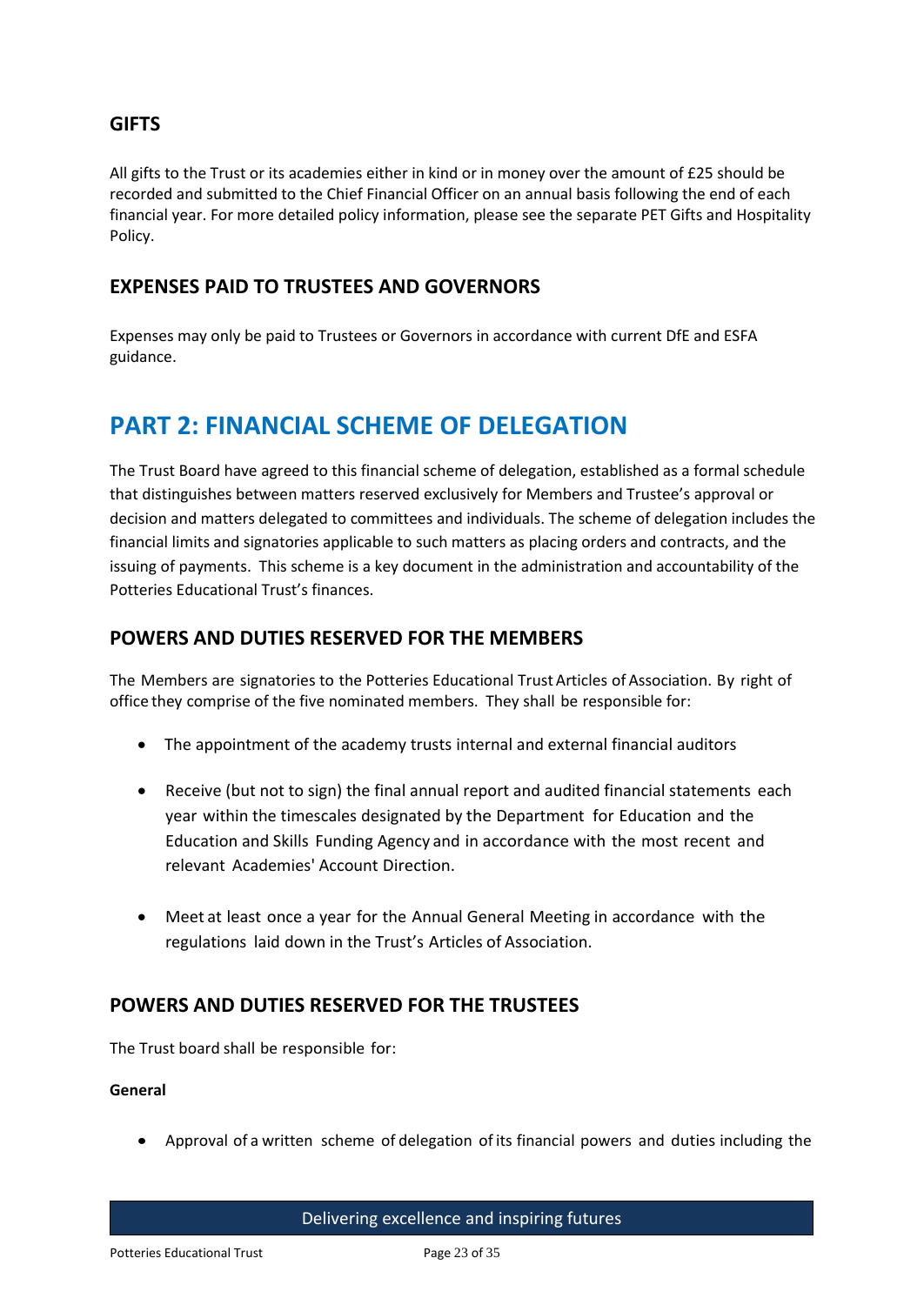Local Governing Bodies, the Chief Executive Officer, Chief Financial Officer and other staff.

The scheme must satisfy the Trustee board's ultimate responsibility for ensuring that there are adequate operational controls in place for all the financial processes within the Trust. The scheme of delegation should be operated in conjunction with the ESFA's Academies Financial Handbook

### **Budgets/Budgetary Control**

- Formally approving the annual Academy Trust budget prior to the start of each financial year.
- Considering budgetary control reports shared by the Chief Financial Officer on a monthly basis, with relevant explanations and documentation where required.
- Reviewing reports from the Finance and Resources Committee on unbudgeted expenditure arising in the year greater than £50,000 with due regard to the Trust's Reserves Policy and forecasted reserves at the end of the financial year.
- Maintenance of a Register of Business Interests for all Trustees, Local Governors and those academy staff with financial responsibilities.
- Approval of connected party transactions over £2.5k per supplier

#### **Staffing, salaries, paymentsto staff**

 Authorisation of exceptional contracts, salaries or payments to employees (excluding ex gratia payments) that are outside the limits ofthe annual budget on the recommendation ofthe Finance and Resources Committee.

#### **Accounts and Audit**

- Receiving and signing the audited financial statements prior to submission to the ESFA by 31st December each year.
- Receiving the report of the external auditor.
- Informing the ESFA if it suspects any irregularity affecting resources and instances of fraud or theft exceeding £5,000 individually or £5,000 cumulatively in any academy financial year.

### **POWERS AND DUTIES RESERVED FOR THE FINANCE & RESOURCES COMMITTEE**

The Finance and Resources Committee exercises the powers and duties ofthe Trust Boardin respect of staff structure and staffing, recruitment, pay, conditions of service, employment contracts, policies regarding employees' pensions, and any related matters including industrial action, disputes, grievances and settlements. It is responsible for: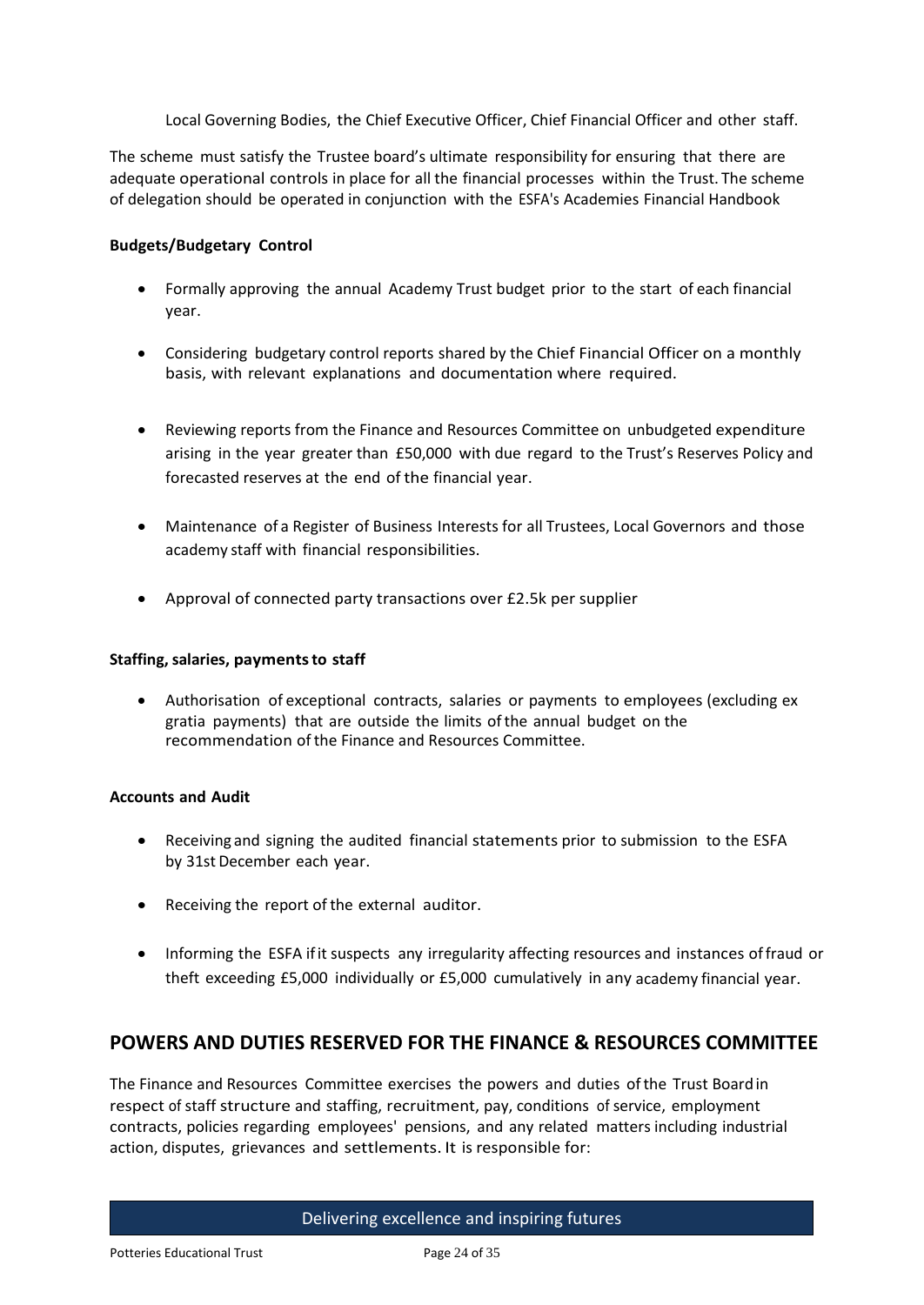### **General**

- Exercising the powers and duties of the Trust Board in respect of the financial administration ofthe academy trust, except for those items specifically reserved for the Members, Trustee board and those delegated to other committees, the Principal/ Headteacher and other staff.
- Reporting on decisions taken under delegated powers to the next meeting of the Full Trust Board.

### **Budgets/Budgetary Control**

- Reviewing the annual academy trust budget prior to the start of each financial year and recommending its acceptance, or otherwise to the Full Trust Board
- Considering budgetary control reports on the academy trust's financial position at every meeting taking appropriate action to contain expenditure within the budget and report to the Trust Board.
- Reviewing transfers between budget headings authorised by the Chief Executive Officer and/or Chief Financial Officer. Authorisation of transfers of sums, between budget headings in excess of £50,000.
- Approving unbudgeted expenditure arising during the year greater £50,000 per occurrence and reporting up to the Full Trust Board with due regard to the Trust's Reserves Policy and forecasted reserves at the end of the financial year.
- Reporting to the Trust board all significant financial matters and any actual or potential overspending.
- Reviewing and approving gifts greater than £25 in accordance with the Trusts policy on Gifts and Hospitality

### **Purchasing**

 Being informed of the award of orders and time value of contracts that relate to the approved budget that are over £40,000.

#### **Insurances**

Ensuring that adequate arrangements for insurance cover are in place for the academy trust

### **Security of Assets**

Ensuring that there are annual independent checks of assets and the asset register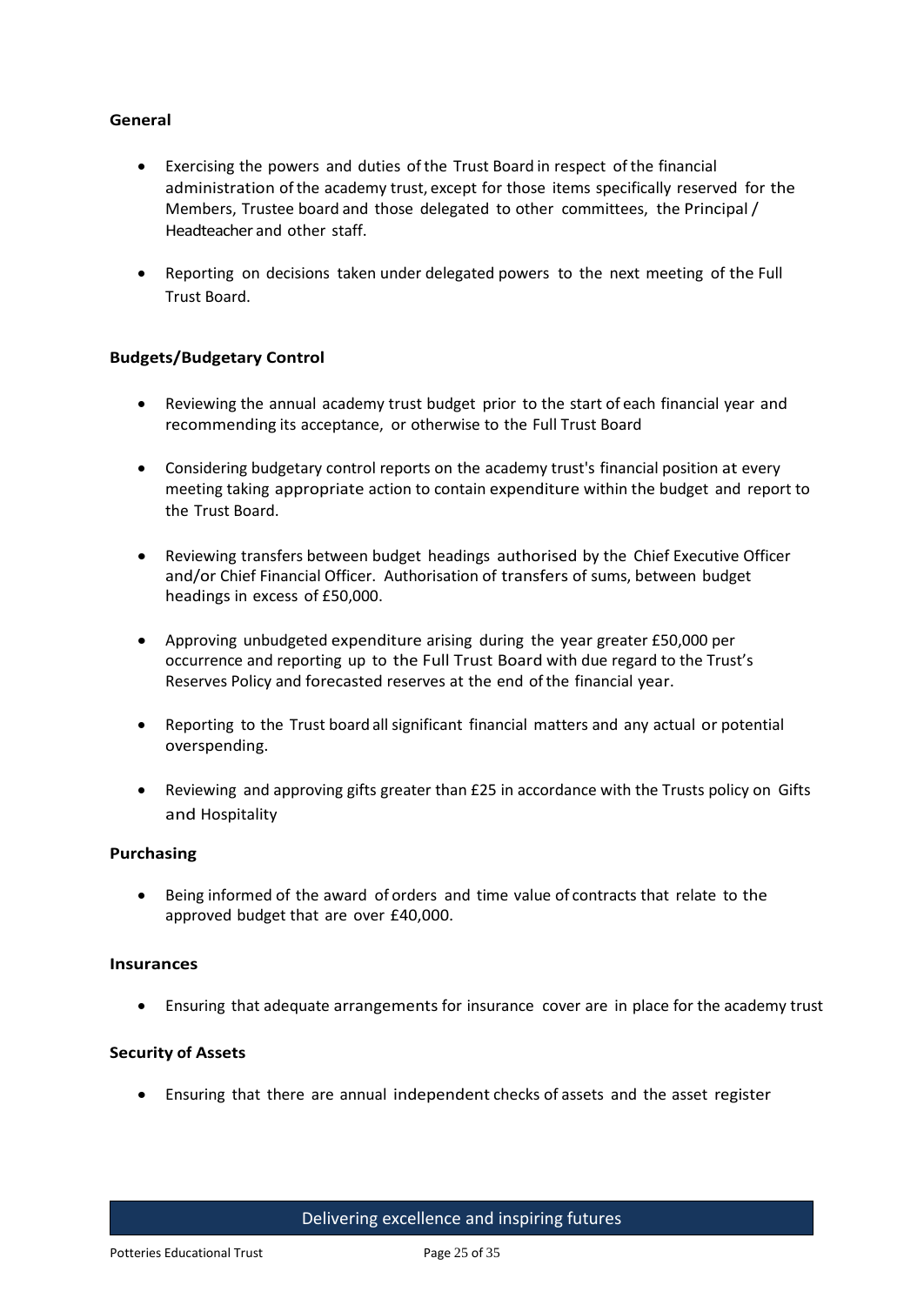- Authorising the disposal of individual items of equipment and materials that have become surplus to requirements, unusable or obsolete with either an original purchase value or
- net book value above £25,000 and reporting such authorisations to the Full Trust Board

### **Write Offs**

 Authorising the write offof bad debts over £10,000 and up to 1% of GAG / £45,000 reporting back to the Full Trust Board. Secretary of State's prior approval is also required if debts to be written off are above the value set out in the latest Academy's Financial Handbook greater than 1% of annual income or £45,000 (whichever issmaller).

### **Accounts and Audit**

- Reviewing the draft financial statements and highlighting any significant issues to the Trust Board, prior to submission to the ESFA by 31<sup>st</sup> December each year.
- Ensuring the annual accounts are produced in accordance with the requirements of the Companies Act 1985, SORP and the DfE/ESFA guidance issued to academies, approved and presented to the trustees.
- Approving the academy staffing structure and ensuring that staffing costs remain within the allocated budget for the year
- Reviewing and approving the recruitment costs and/ or allowances for recruitment of new appointments, of over £10,000 where relevant, when either market forces or subject shortages make it necessary for the Principal / Headteacher to request salary enhancement for a vacant role.
- Approving staff severance, settlement and or compensation payments up to £50,000. Seeking approval from the ESFA for severance, settlement and or compensation payments over £50,000 and any ex gratia payments. Reporting to the Full Trust Board any such special payments paid to employees outside of normal statutory or contractual requirements.

# **POWERS AND DUTIES RESERVED FOR THE AUDIT COMMITTEE**

The Audit Committee exercises the powers and duties to assist the Trust Board to discharge its duties and strategic responsibilities for ensuring the adequacy and effectiveness of control systems and procedures, monitoring the adequacy and effectiveness of the risk register, consider audit and other reports and receiving and recommending the annual audited accounts and governance statement to the Trust Board.

### **Accounts and Audit**

Receiving the report of the external auditor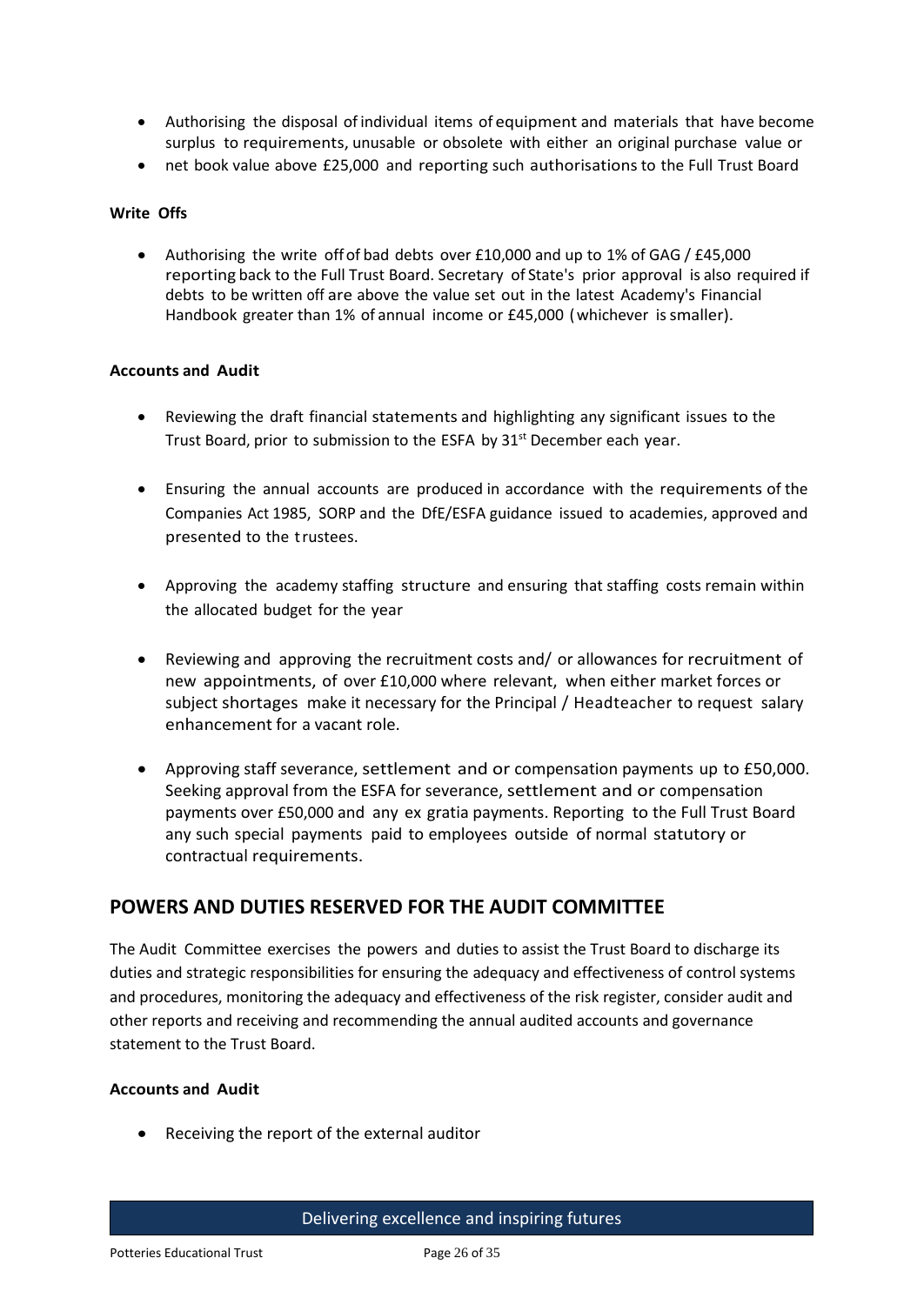Receiving the reports of the Internal Auditor on the use ofresources, systems of internal financial control, and discharge offinancial responsibilities.

# **POWERS AND DUTIES RESERVED FOR LOCAL GOVERNING BODIES**

The powers and duties of the Local Governing Bodies in academy financial administration are all in relation to:

### **General**

- To agree the academy budget in accordance with the priorities in the School Improvement Plan
- to approve the academy annual budget prior to submission for final Trust Board approval
- to maintain a register of pecuniary interests for academy governors and staff
- to monitor the effectiveness of internal financial controls and procedures
- consider reports from Business / Finance Managers comparing actual income and expenditure with budget
- monitoring the academy's cash flow
- submit to the trustees any proposed write-offs and disposals of surplus stock and equipment
- determine matters relating to building maintenance, health and safety and lettings outside academy hours in accordance with the Governors' delegated responsibilities
- consider the findings and recommendations and findings of academy specific internal audit reports
- the Chair of the LGB shall ensure that minutes are signed at the next meeting to confirm that they are accurate.
- ensure that adequate controls are in place to ensure that all responsibilities delegated are monitored

### **Purchasing**

 Authorisingorders and contracts over £40,000 that relate to the approved budgets in and reporting these orders and contracts to the Finance and Resources Committee for review as appropriate.

#### **Security of Assets**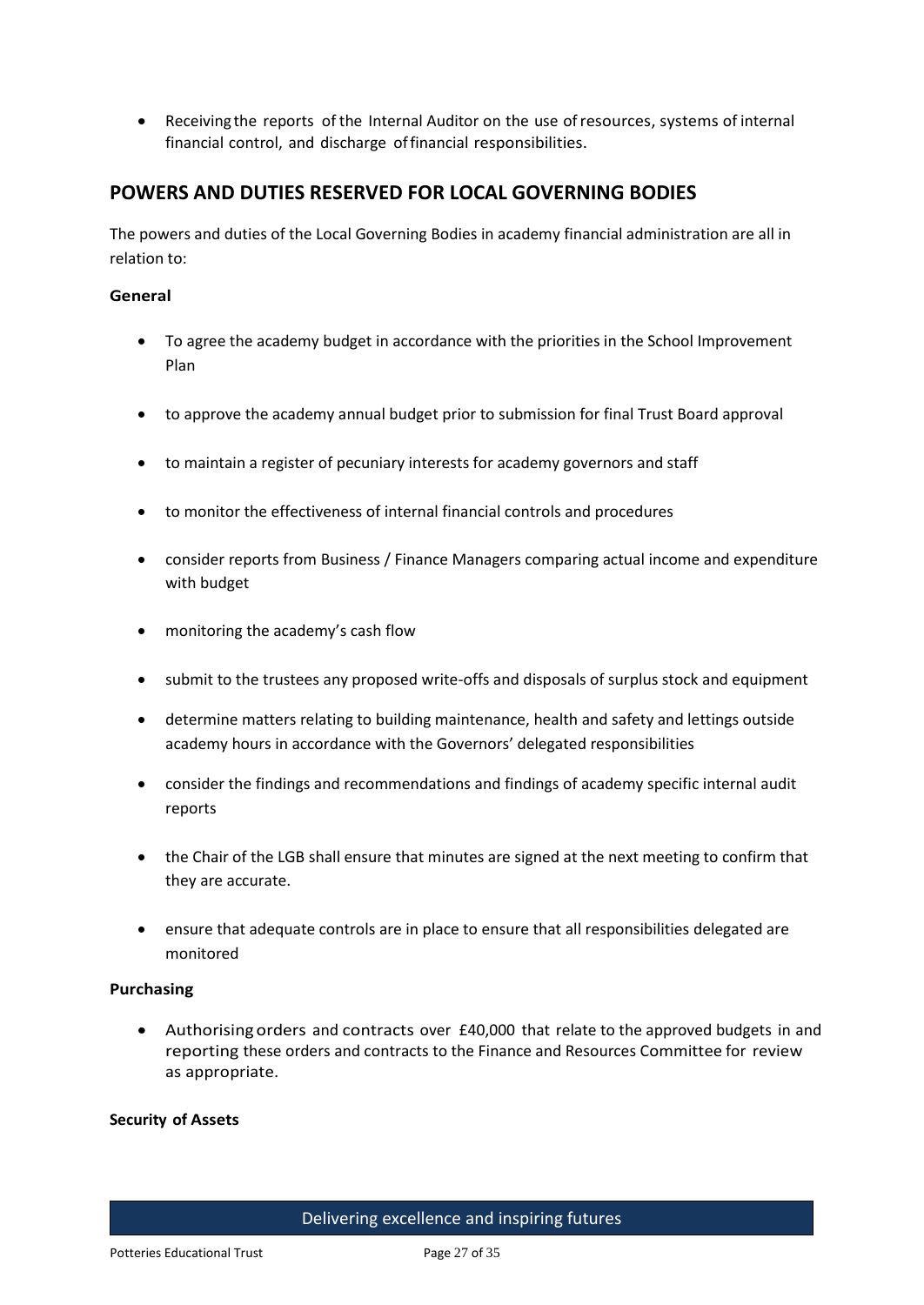Authorising the disposal of individual items of equipment and materials that have become surplus to requirements, unusable or obsolete up to a net book value of £25,000

# **POWERS AND DUTIES RESERVED FOR THE CHIEF EXECUTIVE OFFICER**

The Chief Executive Officer has overall responsibility for the Trust's activities including financial activities. As the Accounting Officer for the Trust, the Chief Executive Officer is personally responsible for propriety and regularity of the public finances for which they are answerable. This covers standards of conduct, behaviour and corporate governance

### **General**

The essence of the role is a personal responsibility for:

- **Regularity** Dealing with all items of income and expenditure in accordance with legislation, the terms of the Trust's funding agreement and this Handbook, and compliance with internal trust procedures. This includes spending public money for the purposes intended by Parliament;
- **Propriety** The requirement that expenditure and receipts should be dealt with in accordance with Parliament's intentions and the principles of Parliamentary, control. This covers standards of conduct, behaviour and corporate governance;
- **Value for money** This is about achieving the best possible educational and wider societal outcomes through the economic, efficient and effective use of all the resources in the Trust's charge, the avoidance of waste and extravagance, and prudent and economical administration. A key objective is to achieve value for money not only for the Trust but for taxpayers more generally.

### **Budgetary control**

- Reviewing monthly income and expenditure reports issued by the Chief Financial Officer and highlighting actual or potential overspending
- Approving transfers between budget headings, as reported in the GAG funding statement, between £10,001 and up to £50,000 each and reporting such approvals to the Finance and Resources Committee.
- Approving unbudgeted expenditure arising during the year between £10,001 and up to £50,000 per occurrence and reporting up to the Finance and Resources Committee.

### **Financial Management**

 Ensuring the arrangements for collection of income, ordering of goods and services, payments and security of assets are in accordance with the Financial Regulations, Academies Financial Handbook and any other current statutory requirements.

### **Purchasing**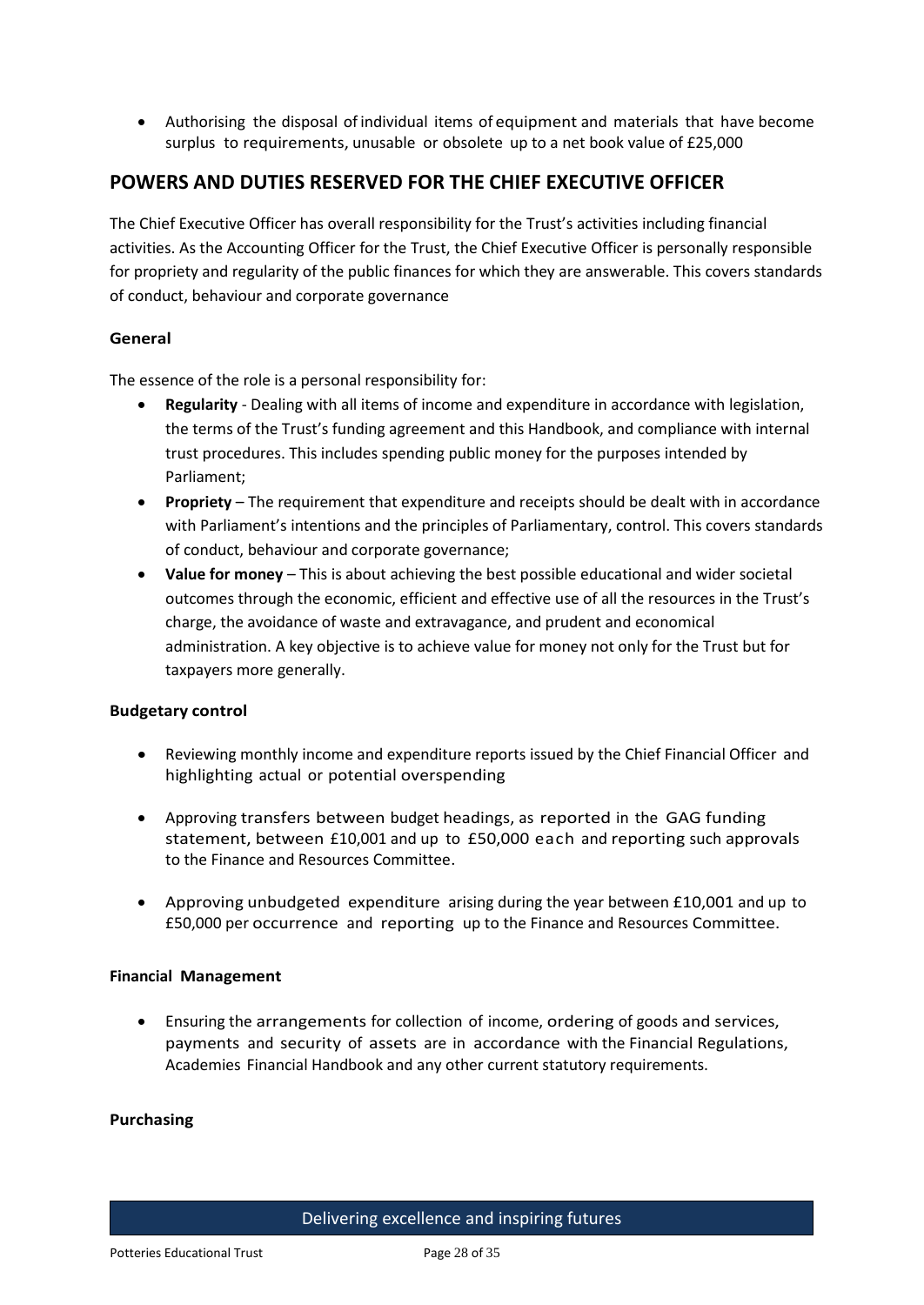- Authorisingorders and contracts over £40,000 that relate to the approved budgets in and reporting these orders and contracts to the Finance and Resources Committee for review as appropriate.
- Ensuring that all contracts and agreements conform to the Financial Regulations with the Chief Financial Officer

### **Accounts and Audit**

- The operation of financial processes within the T rust, ensuring that adequate operational controls are in place and that the principles of internal control are maintained in accordance with current statutory requirements.
- Ensuring that full, accurate and up to date records are maintained in order to provide financial and statistical information.
- Ensuring that all records and documents are available for audit by the appointed external auditors and by the Responsible Officer.

# **POWERS AND DUTIES RESERVED FOR THE CHIEF FINANCIAL OFFICER**

The Chief Financial Officer works in close collaboration with the Chief Executive Officer (as Accounting Officer) through whom he/she is responsible to the Trust Board. The Chief Financial Officer also has direct access to the Trust Board and Finance and Resource Committee through attendance at these meetings. The main responsibilities of the Chief Financial Officer are:

### **General**

- Preparing and collating the annual draft trust budget plan for consideration by the Finance and Resources Committee and Full Trust Board before the start of the new financial year
- Monthly monitoring of expenditure and income against the approved budget and submitting reports on the academy trust's financial position to every meeting of the Finance and Resources Committee. Any actual or potential overspending across the trusts academies shall be reported to the Finance and Resources Committee.
- The day to day management of financial issues including the establishment and operation of a suitable accounting system
- The management of the academy trust financial position at a strategic level within the framework offinancial control determined by the Trust Board
- The maintenance of effective systems of internal control
- Ensuring the annual accounts are properly presented and adequately supported by the underlying books and records ofthe academy trust
- Ensuring forms and returns are sent to the DfE in line with the timetable in the DfE guidance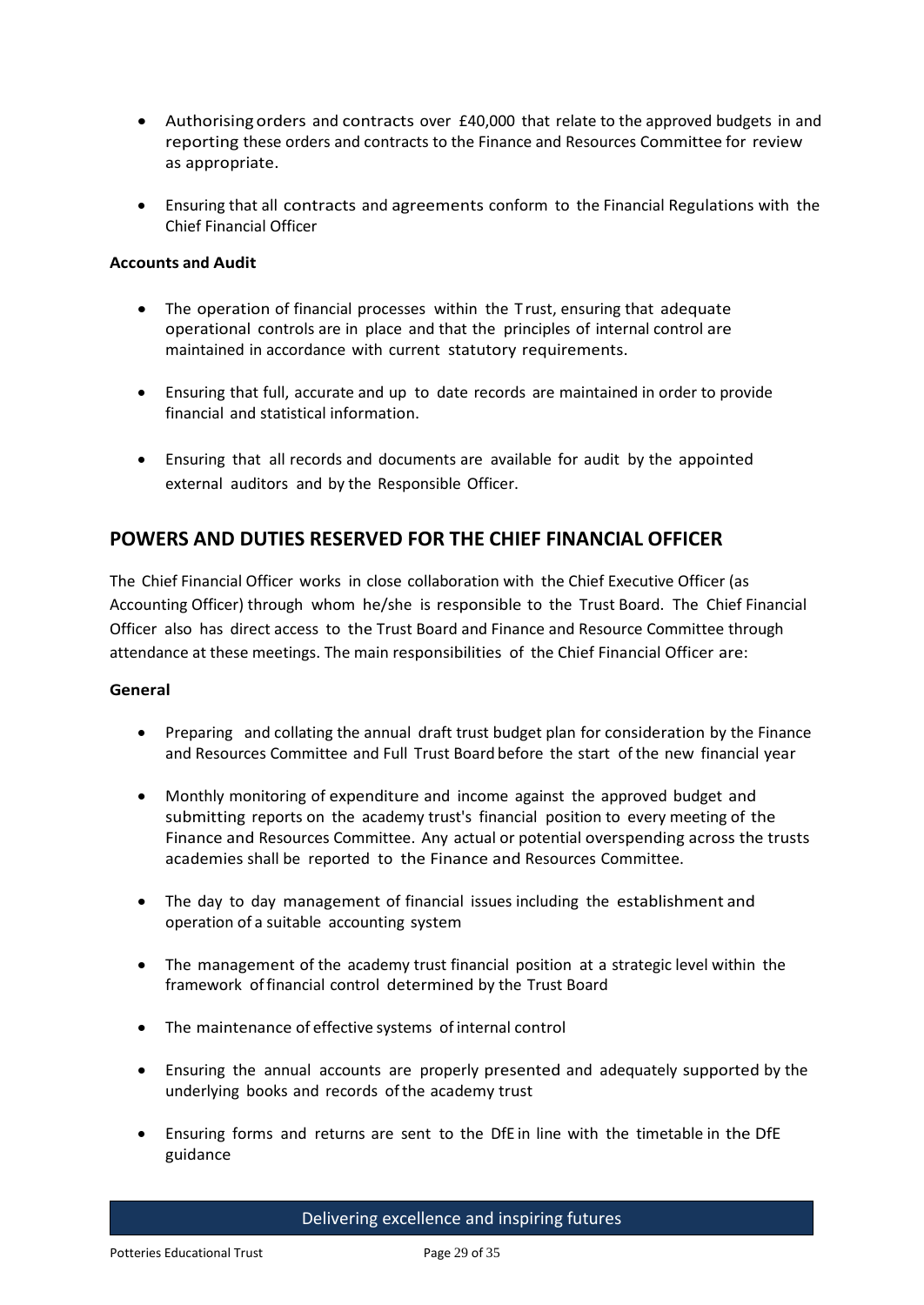- Approving transfers between budget headings, up to a value of £10,000 each and reporting such approvals to the Chief Executive Officer.
- Approving unbudgeted expenditure arising during the year up to £10,000 per occurrence and reporting up to the Chief Executive Officer.

### **Purchasing**

- Authorising orders and contracts up to £40,000 that relate to the approved budget and reporting to the Chief Executive Officer and where appropriate academy Principal's / Headteachers.
- Maintaining a register of preferred suppliers and formal contracts entered into, including amounts paid and certificates of completion where relevant.
- Retention of quotes obtained for goods, works and services as appropriate.
- Ensuring that all correct invoices are duly certified by authorised staff before payments are made and that invoices, vouchers and other records are retained and stored in a secure way and are readily available for inspection by authorised persons.
- Ensuring the appropriate segregation of duties between staff responsible for processing orders, receiving deliveries and processing payments.
- Authorisation to write off bad debts of up to £10,000 per occurrence.

#### **Income**

 Ensuring that all income is accurately accounted for and is promptly collected and where appropriate banked intact.

#### **Insurances**

 Notifying the Finance and Resources Committee on any eventuality that could affect the academy trust's insurance arrangements.

#### **Security of Assets**

- Ensuring a permanent and continuous register of all items of equipment, vehicles, plant and assets is maintained by each academy
- Ensuring that proper security is maintained at all times for all buildings, furniture, equipment, vehicles, stocks, stores, cash, information and records etc. under their control.

#### **Information and Communication Systems**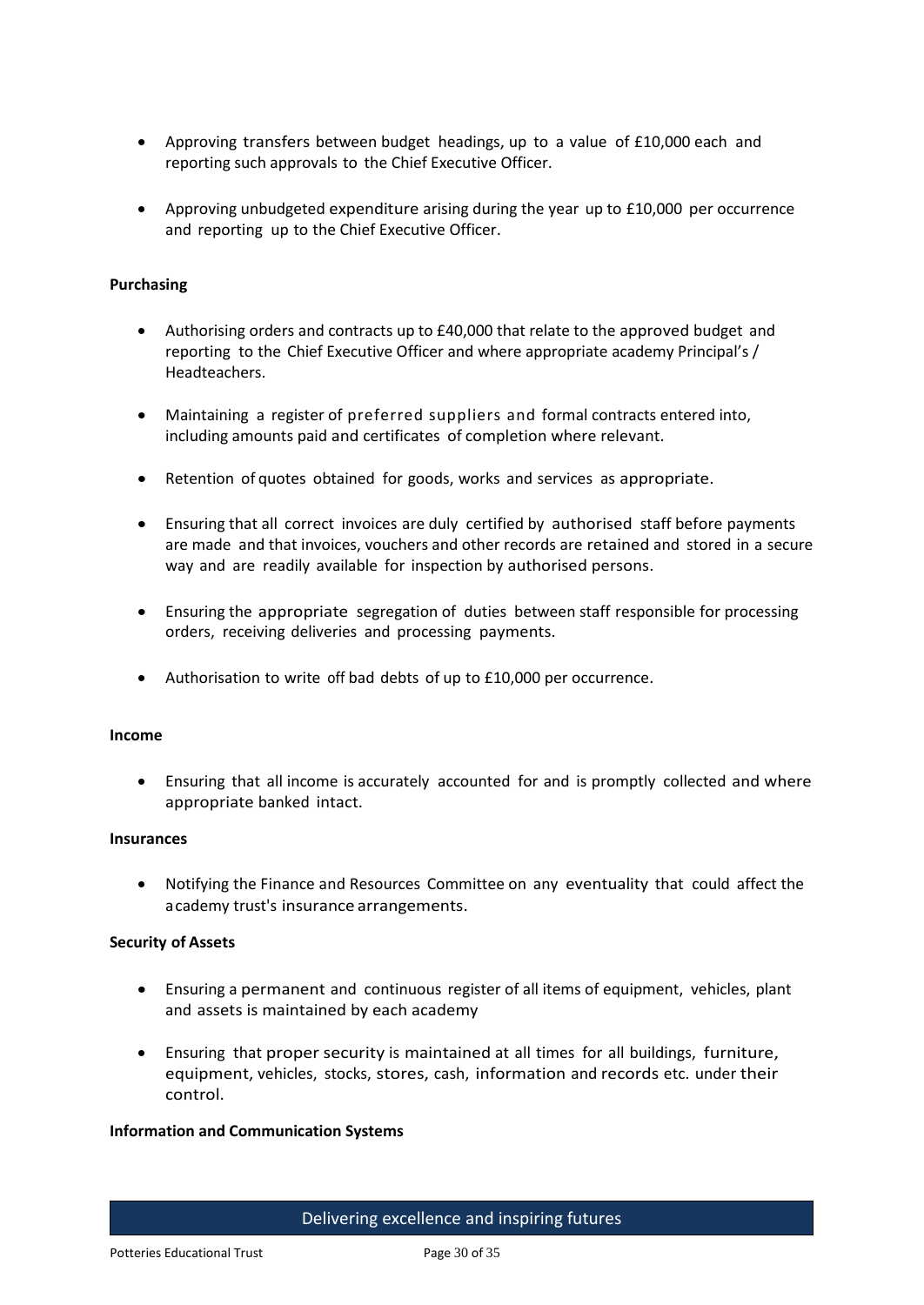Maintaining the standards of control for such systems in operation within the academy trust to include the use of properly licensed software, and for the security and privacy of data in accordance with the Data Protection Act and General Data Protection Regulation.

# **POWERS AND DUTIES RESERVED FOR ACADEMY PRINCIPALS / HEADTEACHERS**

The Principal's / Headteachers work in close collaboration with the Chief Executive Officer (as Accounting Officer) through whom he/she is responsible to the Trust Board. The main financial responsibilities of Principal's / Headteachers are:

### **General**

- Approving transfers between budget headings, up to a value of £10,000 each and reporting such approvals to the Chief Executive Officer
- Approving unbudgeted expenditure arising during the year up to £10,000 per occurrence and reporting up to the Chief Executive Officer.

### **Purchasing**

- Authorising orders and contracts up to £40,000 that relate to the approved budget and reporting to the Chief Executive Officer and Chief Financial Officer as appropriate.
- Signing cheques in conjunction with the Chief Executive Officer, Chief Financial Officer and other authorised signatories.

### **Security of Assets**

 Authorising the disposal of individual items of equipment and materials that have become surplus to requirements, unusable or obsolete up to a net book value of £5,000

### **Payroll and Personnel**

Authorising expenses and additional hours' claims

# **POWERS AND DUTIES RESERVED FOR ACADEMY BUSINESS / FINANCE MANAGERS**

The Business / Finance Manager at each academy will works in close collaboration with the Chief Financial Officer and their main responsibilities are:

### **General**

- Preparation of the annual draft academy budget plan for consideration by the Local Governing Body and Full Trust Board before the start of the relevant financial year
- Monthly monitoring of expenditure and income against the approved budget and submitting reports on the academy's financial position to the Chief Financial Officer for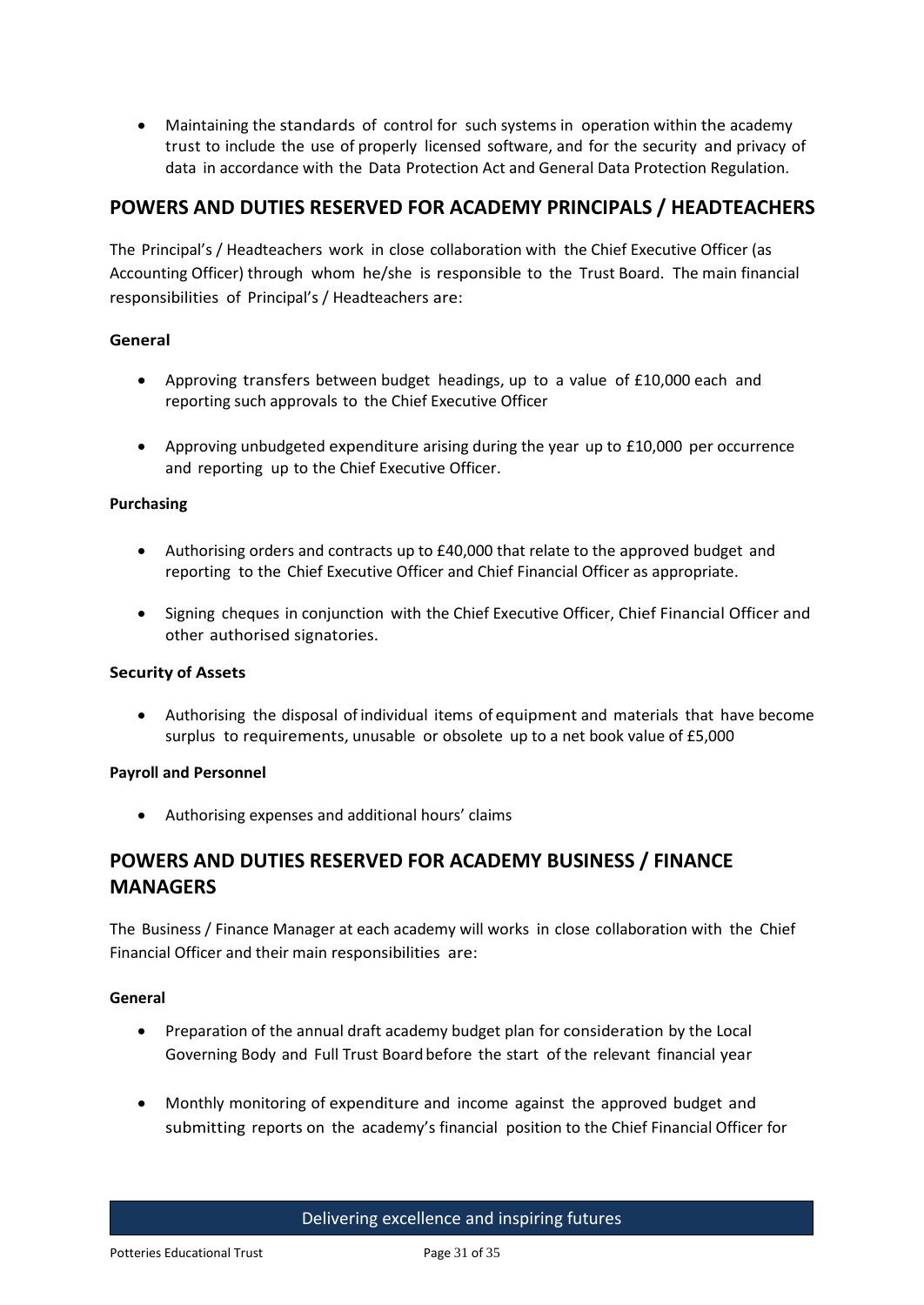reporting at each meeting of the Finance and Resources Committee. Any actual or potential overspending shall also be reported to the Chief Financial Officer.

- The day to day management of financial issues relevant to their academy
- The maintenance of effective systems of internal control
- Ensuring information is available for the completion of statutory forms and returns and that they are sent to the DfE in line with the timetable in the Academies Planning Calendar

### **Purchasing**

- Retention of quotes obtained for goods, works and services as appropriate.
- Ensuring that all correct invoices are duly authorised by staff before payments are made and that invoices, vouchers and other records are retained and stored in a secure way and are readily available for inspection by authorised persons.
- Ensuring the appropriate segregation of duties between staff responsible for processing orders, receiving deliveries and processing payments.
- Signing cheques in conjunction with the Principal / Headteacher, Chief Financial Officer and other authorised signatories.

### **Payroll and Personnel**

- Notifying the payroll provider of any matters affecting payments to employees.
- Ensuring that the monthly payroll is checked, and certifying it for payment.
- Authorising additional hours' claims

### **Income**

 Ensuring that all income is accurately accounted for and is promptly collected and where appropriate banked intact

### **Banking Arrangements**

Maintaining proper records of account and reviewing monthly bank reconciliations.

### **Security of Assets**

 Ensuring that proper security is maintained at all times for all buildings, furniture, equipment, vehicles, stocks, stores, cash, information and records etc. under their control.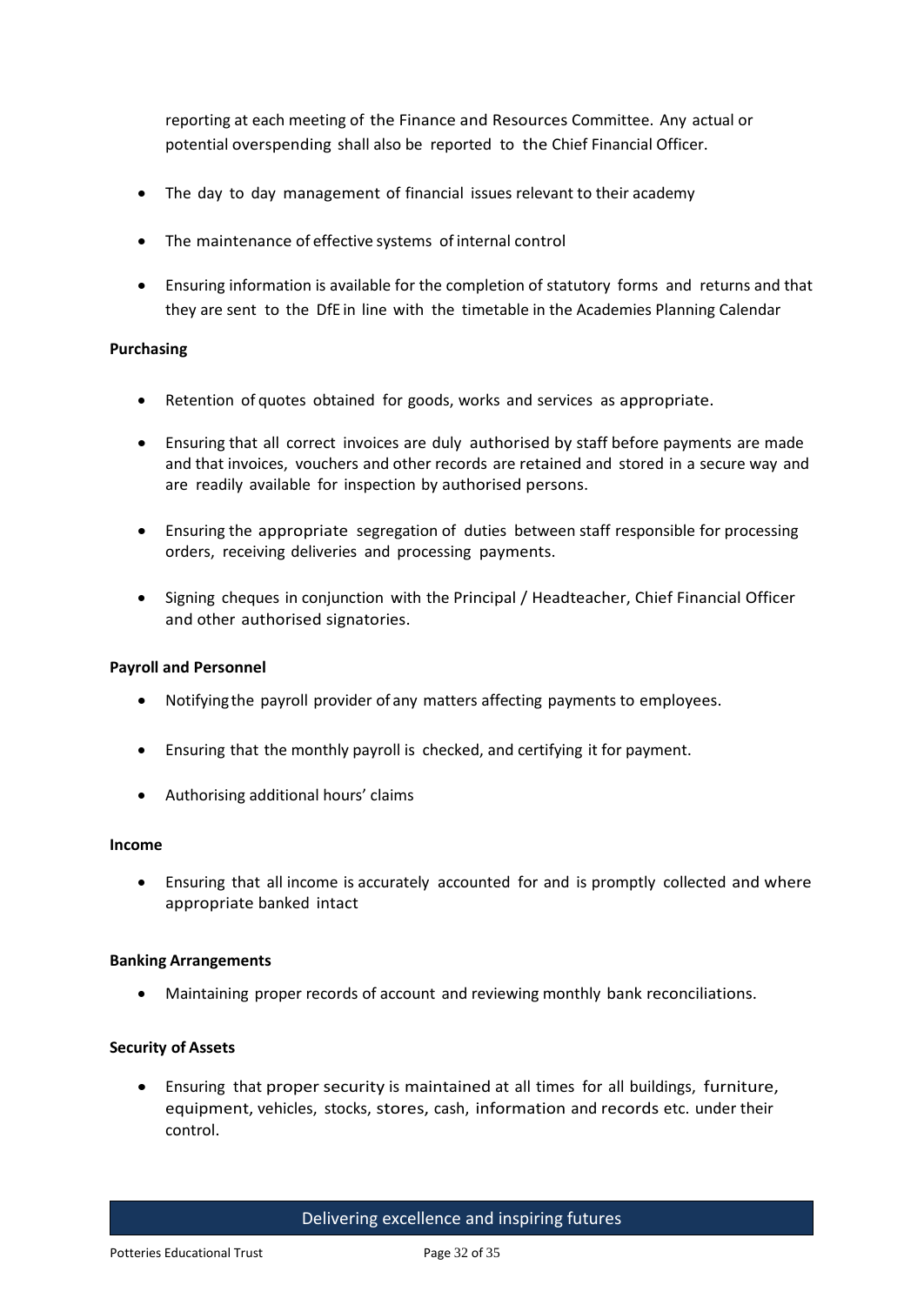Maintaining a permanent and continuous register of all items of furniture, equipment, vehicles, plant and assets

# **POWERS AND DUTIES DELEGATED TO BUDGET HOLDERS**

Members of staff with delegated responsibilities for budgets should be aware that these must be exercised in accordance with the Financial Regulations.

### **Budgets/Budgetary Control**

 Appointed Budget Holders are responsible for checking and certifying monthly statements of expenditure against their delegated budget and for reporting any errors or irregularities, and any actual or potential overspending to the Business / Finance Manager

### **Purchasing**

- Budget Holders can approve orders up to £1,000 provided it is within the scope and remaining balance of their delegated budget. All orders must then be submitted to the Senior nominated budget Manager (often a senior leadership team staff member or academy Business / Finance Manager) for further approval between £1,001-£10,000.
- Orders between £10,001-£40,000 should then be submitted to the academy Principal / Headteacher or Chief Financial Officer.
- If the order is in excess of £40,000, this should be sent to the Chief Executive Officer / Local Governing Body for authorisation.
- The following members of staff are authorised to receive and check goods:
	- o budget holders
	- o Premises and administration staff nominated by Budget Holders / Business / Finance Manager / Chief Financial Officer

# **THE ROLE OF ALL STAFF**

All staff are responsible for the security of Trust property, for avoiding loss or damage, for ensuring economy and efficiency in the use of resources, and for conformity with the requirements of the Trust's financial procedures.

# **FINANCIAL AUTHORISATION TABLE**

| <b>Delegated Duty</b>     | Value        | <b>Delegated Authority</b>         | <b>Method</b>            |
|---------------------------|--------------|------------------------------------|--------------------------|
| Purchasing                | Up to £1,000 | <b>Budget Holders</b>              | Selection from           |
| <b>Ordering Goods and</b> |              |                                    | preferred supplier list  |
| <b>Services (raising</b>  | £1,001 to    | Budget Holder with approval of the | Selection from           |
| requisitions) within      | £10,000      | budget by Senior Budget Manager or | preferred supplier list. |
| approved Budget           |              | Academy Business / Finance         | Three quotes if over     |
| headings                  |              | Manager                            | £5,000                   |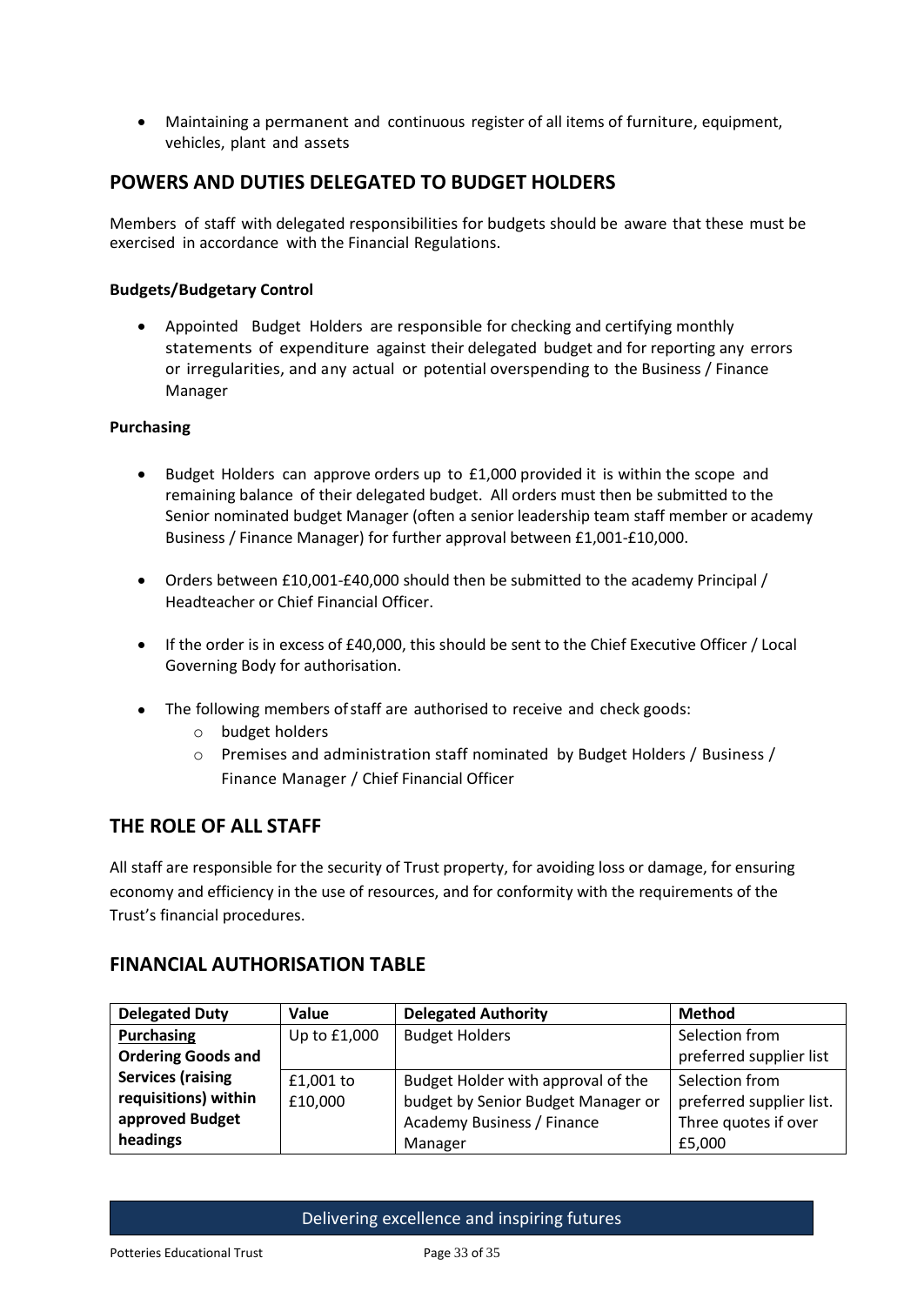|                                                                                                  | £10,001 to<br>£40,000                                    | Budget Holder with approval of the<br>budget by either Principal /<br>Headteacher or Chief Financial<br>Officer                                                                              | Minimum of three<br>quotes (unless a<br>preferred supplier)                           |
|--------------------------------------------------------------------------------------------------|----------------------------------------------------------|----------------------------------------------------------------------------------------------------------------------------------------------------------------------------------------------|---------------------------------------------------------------------------------------|
|                                                                                                  | £40,000 and<br>above                                     | Budget Holder with approval of the<br>budget by the Chief Executive Officer<br>/ Local Governing Body                                                                                        | Minimum of three<br>quotes and report to<br><b>Finance and Resources</b><br>Committee |
| Approved<br><b>Unbudgeted</b><br><b>Expenditure</b>                                              | Up to<br>£10,000                                         | Either Principal / Headteacher or<br><b>Chief Financial Officer</b>                                                                                                                          | Report To Chief<br><b>Executive Officer</b>                                           |
|                                                                                                  | £10,001 to<br>£50,000                                    | <b>Chief Executive Officer</b>                                                                                                                                                               | Report to Finance and<br><b>Resources Committee</b>                                   |
|                                                                                                  | £50,001 and<br>above                                     | <b>Finance and Resources Committee</b>                                                                                                                                                       | <b>Report to Full Trust</b><br><b>Board</b>                                           |
| <b>Signatories for</b><br>cheques, BACS<br>payment<br>authorisations and<br>other bank transfers |                                                          | Two signatories from:<br><b>Chief Executive Officer</b><br><b>Chief Financial Officer</b><br><b>Business / Finance Manager</b><br>٠<br>Principal / Headteacher<br>Vice Principal / Deputy HT |                                                                                       |
| <b>Signatories for ESFA</b><br>grant claims and<br><b>ESFA returns</b>                           | Any                                                      | To be signed by Chief Financial<br>Officer and/or Chief Executive<br>Officer                                                                                                                 |                                                                                       |
| <b>Transfer of budget</b><br>provision between<br>budget headings                                | Up to<br>£10,000                                         | Either Principal / Headteacher or<br><b>Chief Financial Officer</b>                                                                                                                          | Reporting to Chief<br><b>Executive Officer</b>                                        |
|                                                                                                  | £10,001 to<br>£50,000                                    | <b>Chief Executive Officer</b>                                                                                                                                                               | Report to Finance and<br><b>Resources Committee</b>                                   |
|                                                                                                  | Over £50,000                                             | <b>Finance and Resources Committee</b>                                                                                                                                                       | <b>Report to Full Trust</b><br><b>Board</b>                                           |
| <b>Disposal of assets</b><br>(net book value)                                                    | Up to £5,000                                             | Principal / Headteacher                                                                                                                                                                      |                                                                                       |
|                                                                                                  | £5,001 to<br>£25,000                                     | <b>Local Governing Body</b>                                                                                                                                                                  | Reporting to the<br><b>Finance and Resources</b><br>Committee                         |
|                                                                                                  | Over £25,000                                             | <b>Finance and Resources Committee</b>                                                                                                                                                       | Report to Full Trust<br><b>Board</b>                                                  |
| Write off of bad<br>debts                                                                        | Up to<br>£10,000 per<br>transaction                      | <b>Chief Financial Officer</b>                                                                                                                                                               | Report to Finance and<br><b>Resources Committee</b>                                   |
|                                                                                                  | Over £10,000<br>up to £45,000<br>/ 1% of total<br>income | <b>Finance and Resources Committee</b>                                                                                                                                                       | Report to Full Trust<br><b>Board</b>                                                  |